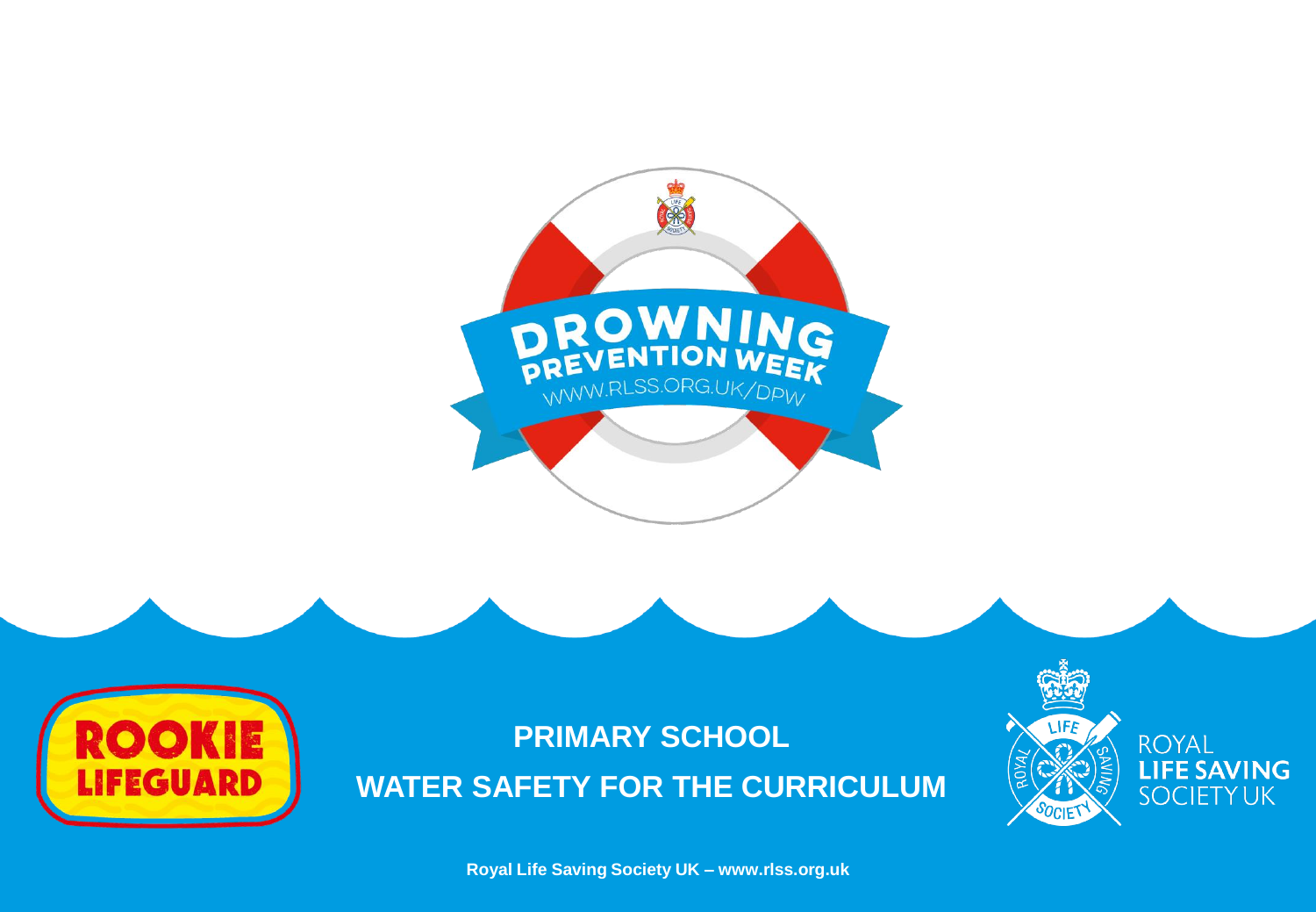# **THANK YOU**



Thank you for registering for Drowning Prevention Week (DPW), the annual campaign to raise awareness and funds for drowning prevention through lots of fun and educational activities.

June is a critical time to remind everybody of the importance of being safe around water, as pupils prepare to launch themselves into the school summer holidays and everyone plans to take some time enjoying the summer, often by water of some description, from paddling pools to the beach.

This booklet contains lots of suggestions for activities aimed at pupils of primary school age. All the resources mentioned here are available for download from our Drowning Prevention Week resources area.

By taking part in or delivering any of these activities, you will be helping more people to be able to enjoy the water, safely.

Helping us to save more lives from drowning.

### **FROM THE ROYAL LIFE SAVING SOCIETY UK**

Every year around 700 people lose their lives to drowning in the UK and Ireland



**Royal Life Saving Society UK – www.rlss.org.uk**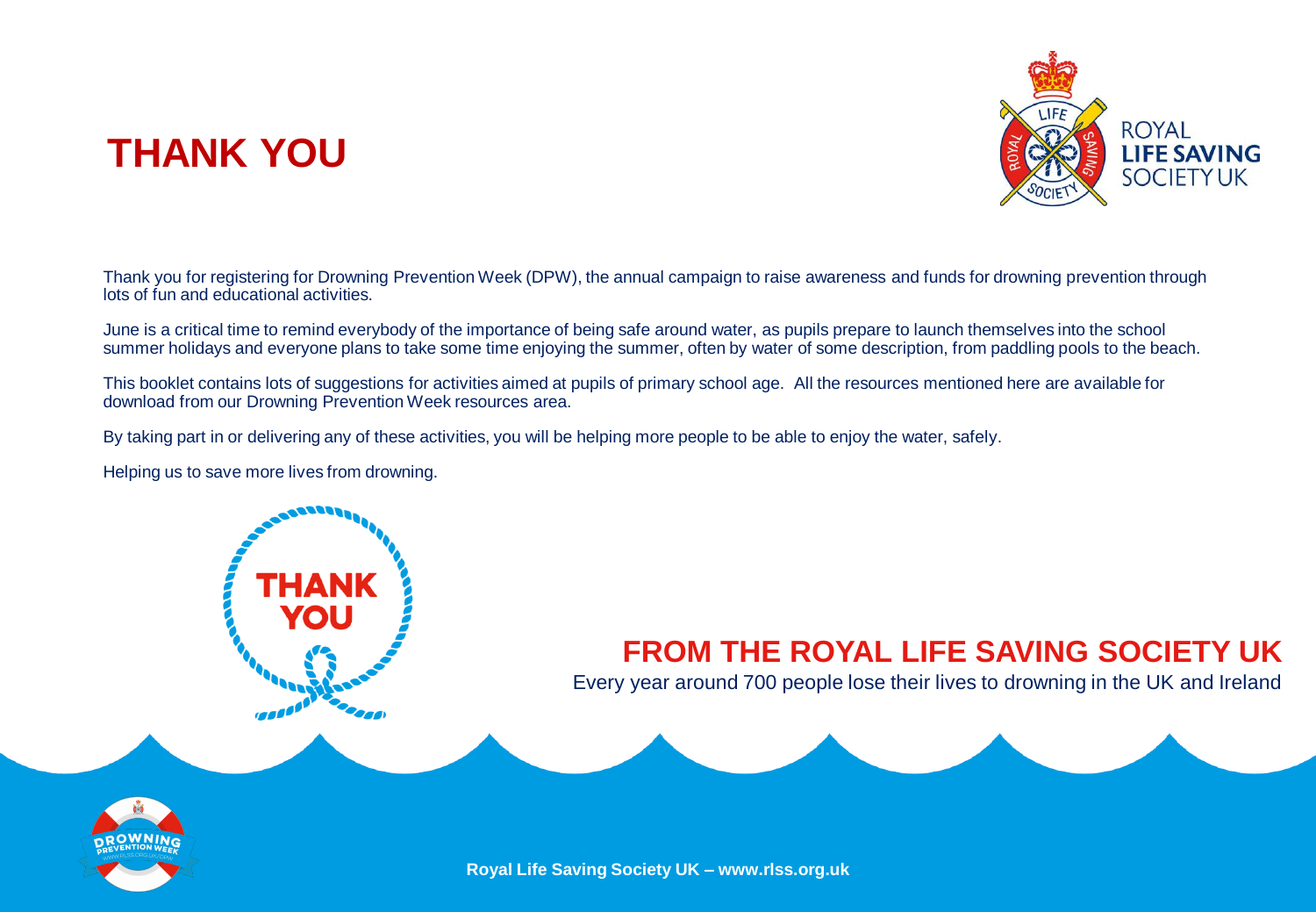# **CONTENTS**

This toolkit contains an introduction to the educational and fundraising ideas that you need for your Drowning Prevention Week activities. The online resources area contains all of the resources that you might need when teaching these activities. As the Drowning Prevention Charity, safety is very important to us, so please follow your normal school safety and risk assessment process for all of the Drowning Prevention Week activities.

Help your pupils to stay safe this summer with these great educational activities.

| <b>Activities</b>             |                              |
|-------------------------------|------------------------------|
| Water safety cartoon          | <b>Story cards</b>           |
| Spot local dangers            | Safe or unsafe               |
| Spot local dangers - extended | <b>Warm Summers Day</b>      |
| Water safety bingo            | Warm Summers Day - extended  |
| Who to ask                    | Between the flags            |
| <b>Story time</b>             | Water safety masterpiece     |
| Acrostic poem                 | Can you spot the dangers     |
| Make an advert                | Personal/group investigation |
| Make an advert - extended     | Sink or float                |
| Where do people drown?        |                              |





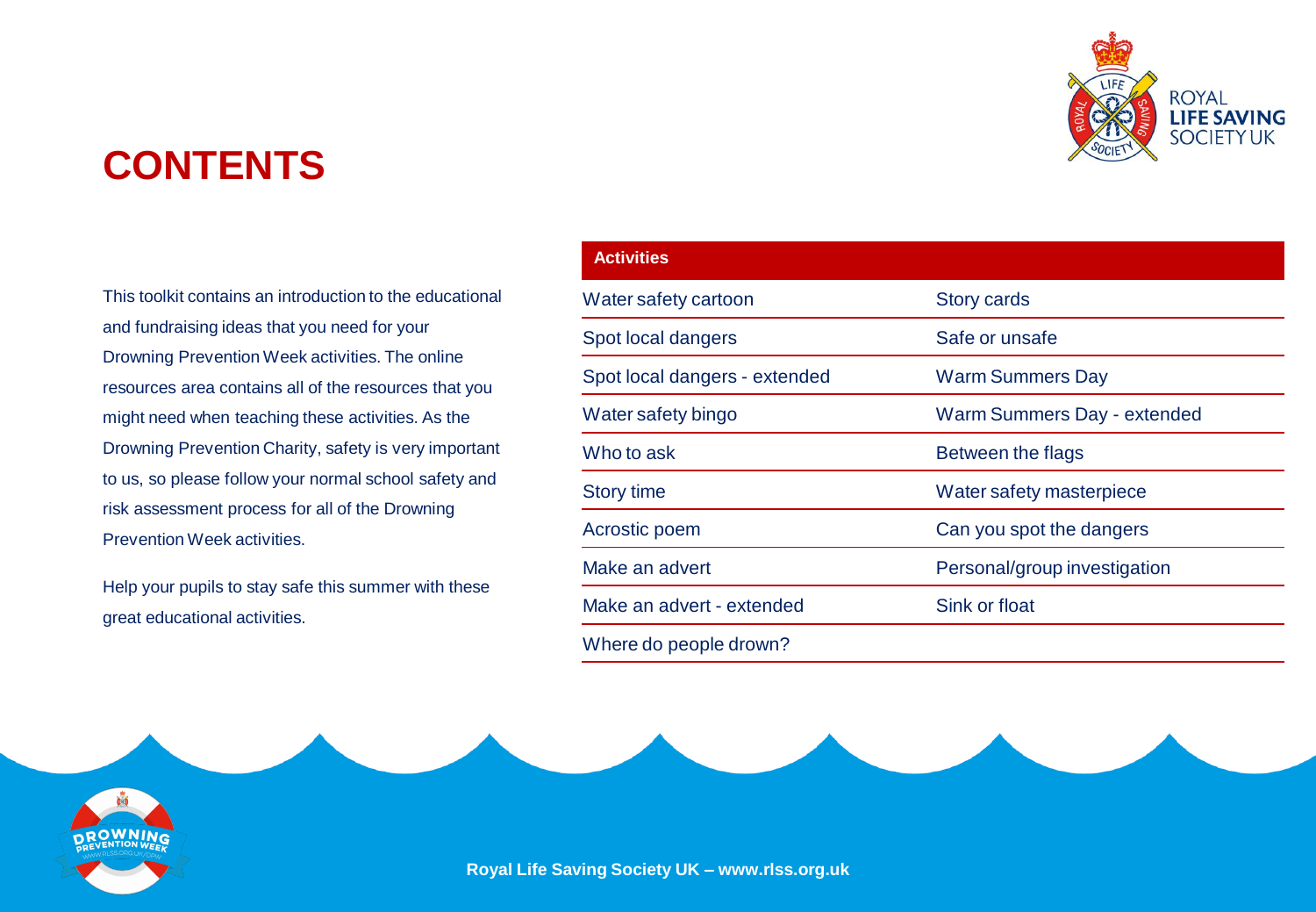

![](_page_3_Picture_1.jpeg)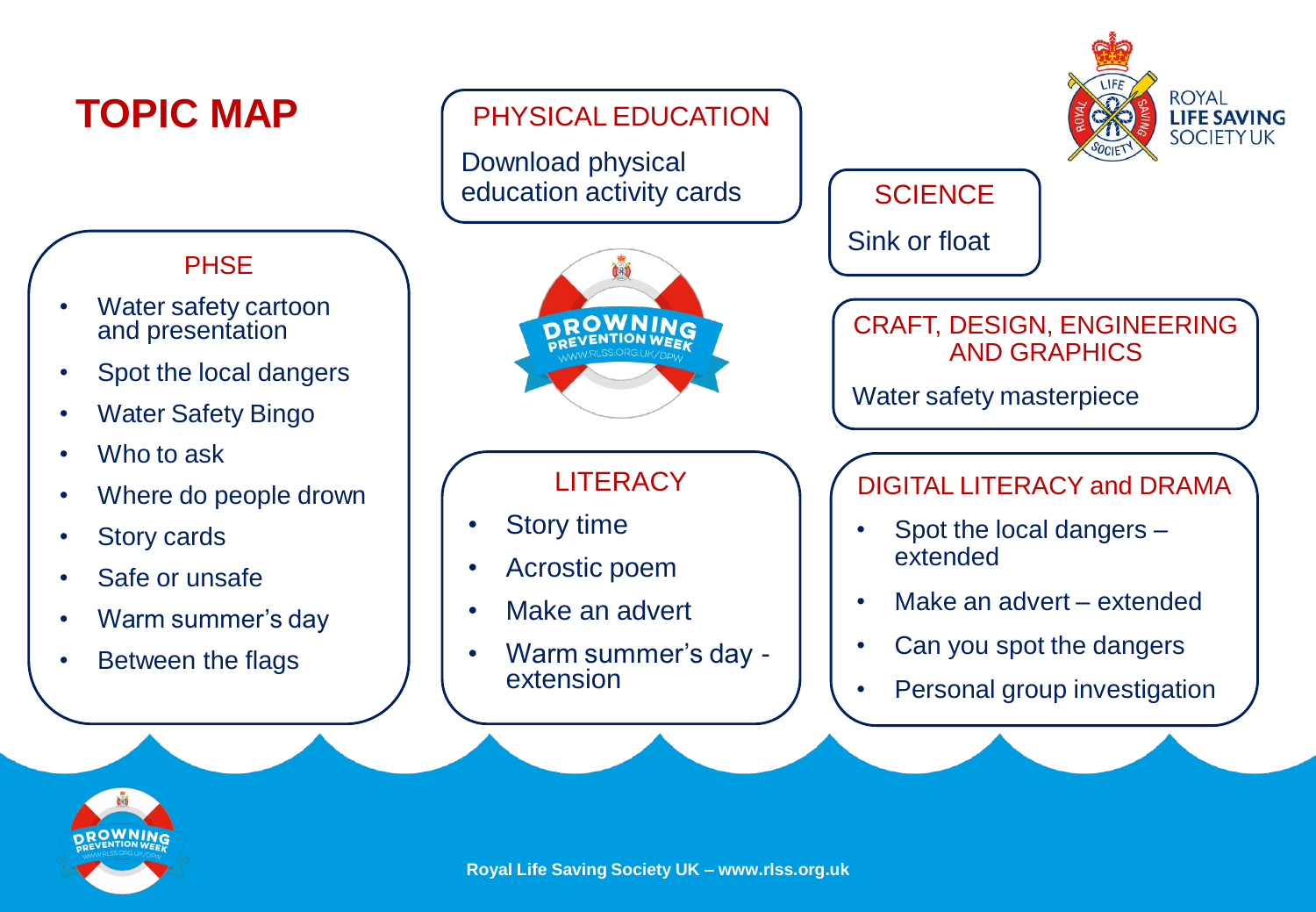![](_page_4_Picture_0.jpeg)

# **BEFORE YOU START!**

### **BEHAVIOUR CHANGE SURVEY**

To ascertain whether these resources have the desired affect on behaviour and are helping to prevent pupils getting into trouble near water, we would really appreciate your commitment to completing the pre and post activity surveys.

These can be completed online or there is a ready to print version to scan and return to marketing@rlss.org.uk or via post to:

**Campaigns** RLSS UK Redhill House 227 London Rd **Worcester** WR5 2JG

### **BEREAVEMENT**

Before you start any water safety activity, check to see if anyone has been personally affected by drowning and adjust the teaching for that individual accordingly.

![](_page_4_Picture_8.jpeg)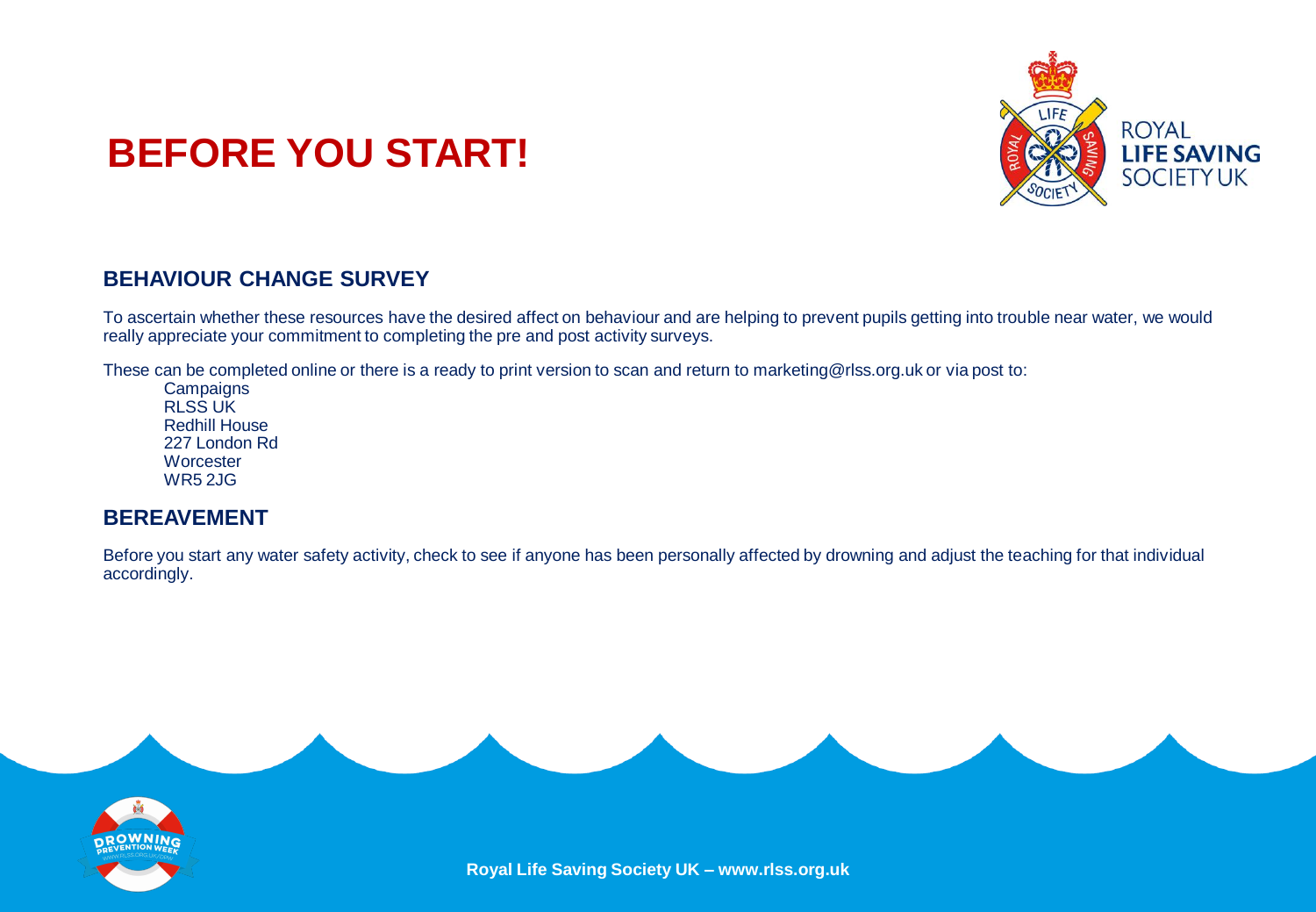# **WATER SAFETY CARTOON/PRESENTATION**

choices or learn new things.

useful to repeat this session.

I know about the Water Safety Code.

to reduce the potential for harm when possible.

I listen or watch for useful or interesting information and I use this to make

I am learning to assess and manage risk, to protect myself and others, and

This session should aim to introduce/reinforce the Water Safety Code. It is

### ASSEMBLY/GROUP ACTIVITY

As a group/class or as part of an assembly watch either

**Pupil Learning Objectives**

• The water safety cartoon

Age appropriate presentation

![](_page_5_Picture_2.jpeg)

### **Age/Level**

AGE 3-years +

SEND - Basic

#### **Resources**

Water Safety Cartoon Water safety presentation (available for download)

### **Extension Experiences**

Use to facilitate a discussion on the dangers around water.

#### **Home Learning**

Encourage pupils to talk with parents and any siblings about the Water Safety Code so they can understand the importance of staying safe around the water

![](_page_5_Picture_12.jpeg)

**Activity**

**Teacher Notes**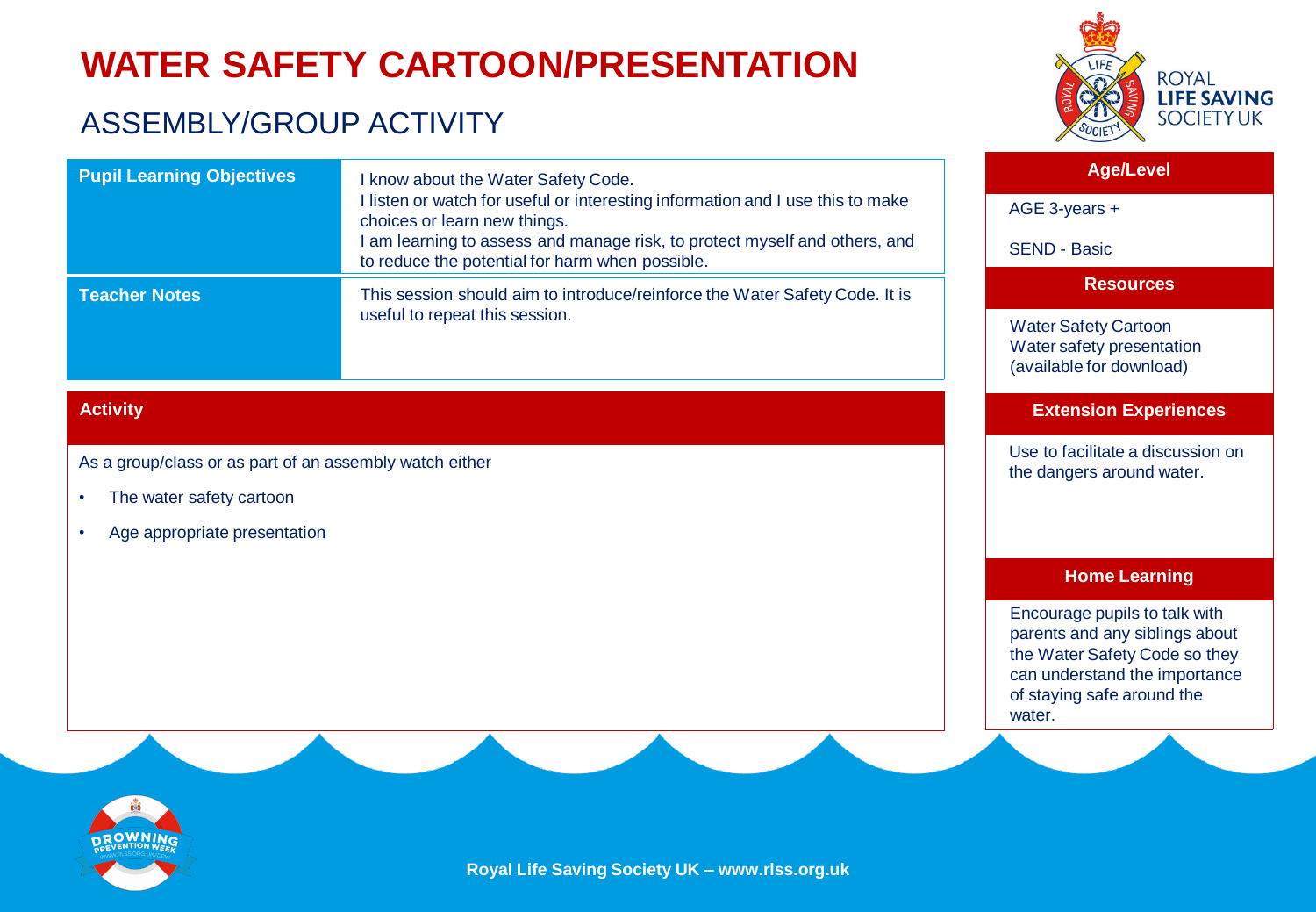# **SPOT THE LOCAL DANGERS**

### ASSEMBLY/GROUP ACTIVITY

![](_page_6_Picture_2.jpeg)

| <b>Pupil Learning Objectives</b> | I will know about the Water Safety Code.<br>I am learning to spot dangers.<br>I am learning to assess and manage risk, to protect myself and others, and<br>to reduce the potential for harm when possible. | <b>Age/Level</b>                                 |
|----------------------------------|-------------------------------------------------------------------------------------------------------------------------------------------------------------------------------------------------------------|--------------------------------------------------|
|                                  |                                                                                                                                                                                                             | Age 4-years $+$                                  |
|                                  |                                                                                                                                                                                                             | SEND - Basic                                     |
| <b>Teacher Notes</b>             | This session should aim to help pupils understand risk and be aware of<br>dangers around water. This sessions works well following the water safety<br>cartoon.                                             | <b>Resources</b>                                 |
|                                  |                                                                                                                                                                                                             | Water Safety Cartoon (available<br>for download) |

### **Activity**

There is water all around us, from the obvious like rivers and lakes, to the less thought of, like washing machines and bathtubs.

**Assembly action:** Ask the pupils how many times they have been near water since they woke up?

- Encourage them to recall the ones they might not have thought about for example, baths, kitchen sink, ponds etc
- Do they pass any water on their walk to school?
- Ask the pupils to think about the surrounding area. Are there any dangers?
- Ask the pupils to think about the water within the school, is there anything they should be doing to stay safe around water?

![](_page_6_Picture_11.jpeg)

Show the pupils an overhead view of the local area (Google Earth) and ask them to spot the dangers. Are there any they hadn't thought of?

#### **Home Learning**

Encourage pupils to talk with parents and any siblings about the Water Safety Code so they can understand the importance of staying safe around the water.

![](_page_6_Picture_15.jpeg)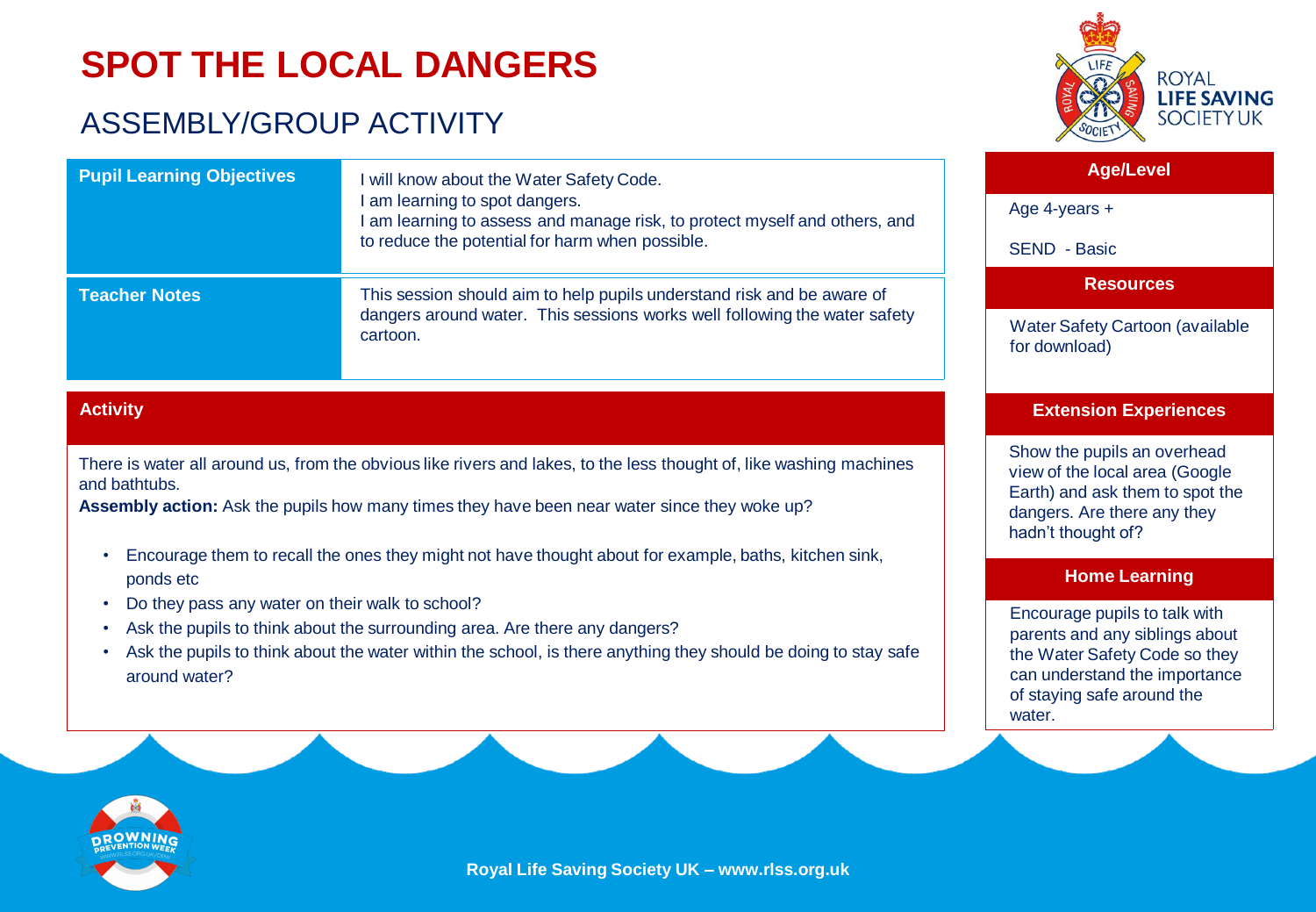# **SPOT THE LOCAL DANGERS - EXTENDED**

### DIGITAL LITERACY

![](_page_7_Picture_2.jpeg)

| <b>Pupil Learning Objectives</b>                                                                                         | I am learning to assess and manage risk, to protect myself and others, and                                                                                                                                                                                         | <b>Age/Level</b>                                                                       |
|--------------------------------------------------------------------------------------------------------------------------|--------------------------------------------------------------------------------------------------------------------------------------------------------------------------------------------------------------------------------------------------------------------|----------------------------------------------------------------------------------------|
|                                                                                                                          | to reduce the potential for harm when possible.<br>I can use my observations to suggest answers to questions.<br>Using digital technologies responsibly I can access, retrieve and use<br>information to support, enrich or extend learning in different contexts. | Age 6-years +<br>SEN - Advanced                                                        |
| <b>Teacher Notes</b>                                                                                                     | This session should encourage pupils to understand and identify risk in the                                                                                                                                                                                        | <b>Resources</b>                                                                       |
|                                                                                                                          | local area, while developing ICT skills.                                                                                                                                                                                                                           | <b>ICT</b>                                                                             |
| <b>Activity</b>                                                                                                          |                                                                                                                                                                                                                                                                    | <b>Extension Experiences</b>                                                           |
| Follow on from the 'Spot the local dangers' session.<br>Ask pupils to access a map of the local area using the internet. |                                                                                                                                                                                                                                                                    | Put together a presentation on<br>the local dangers.                                   |
| Ask the pupils to:<br>Highlight/mark the danger spots on the map<br>Save this information for presentation               |                                                                                                                                                                                                                                                                    |                                                                                        |
| Discuss how the area could be made safer                                                                                 |                                                                                                                                                                                                                                                                    | <b>Home Learning</b>                                                                   |
|                                                                                                                          |                                                                                                                                                                                                                                                                    | Encourage pupils to talk with<br>parents about the risks that they<br>have identified. |
|                                                                                                                          |                                                                                                                                                                                                                                                                    |                                                                                        |

![](_page_7_Picture_4.jpeg)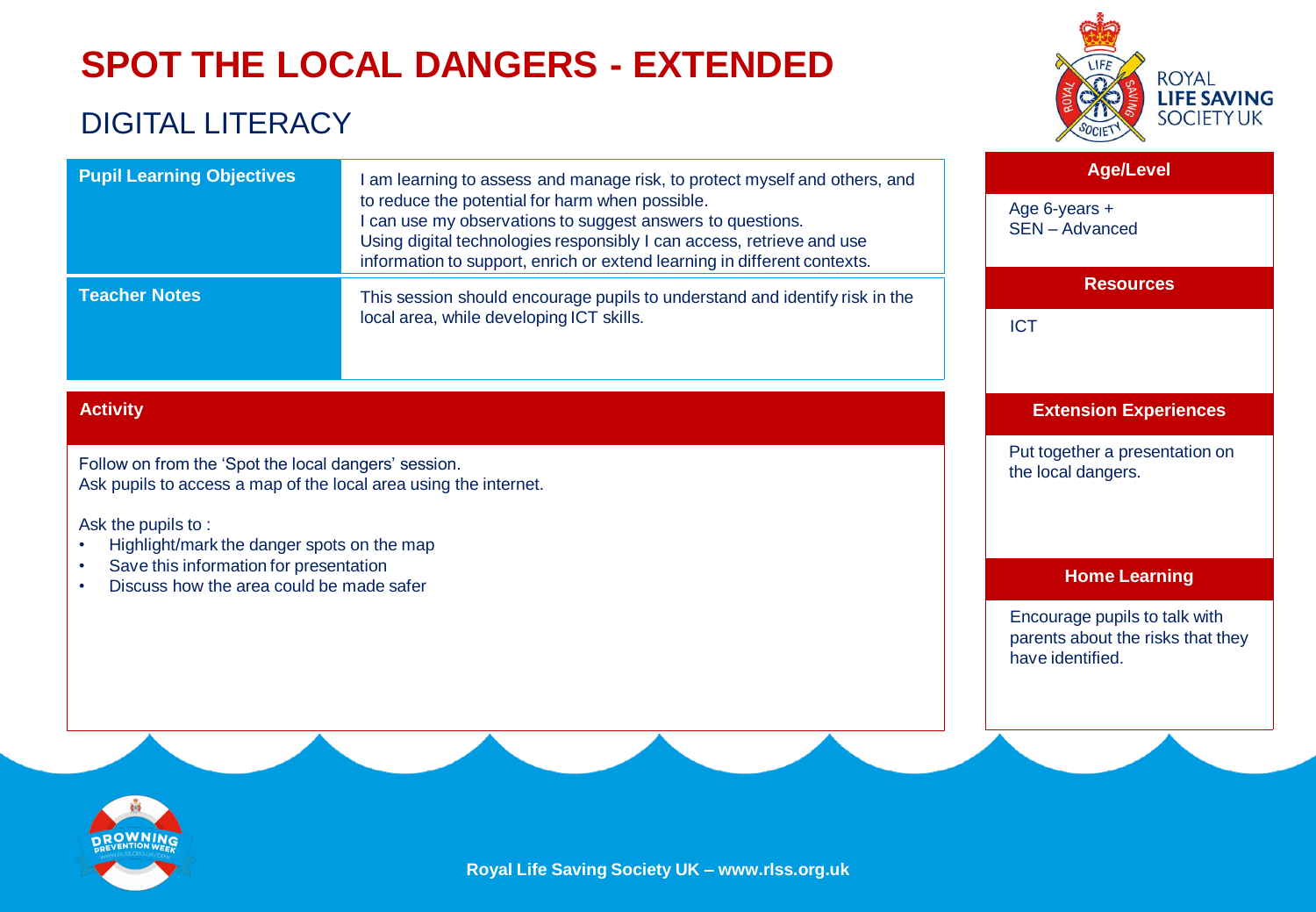# **WATER SAFETY BINGO**

### ASSEMBLY/GROUP ACTIVITY

![](_page_8_Picture_2.jpeg)

| <b>Pupil Learning Objectives</b>                                                                                                                | I can recognise water safety items.                                                                          | <b>Age/Level</b>             |
|-------------------------------------------------------------------------------------------------------------------------------------------------|--------------------------------------------------------------------------------------------------------------|------------------------------|
|                                                                                                                                                 |                                                                                                              | Age 3-years+                 |
|                                                                                                                                                 |                                                                                                              | <b>SEND Basic</b>            |
| <b>Teacher Notes</b>                                                                                                                            | This session aims to familiarise pupils with waters safety items.                                            | <b>Resources</b>             |
|                                                                                                                                                 |                                                                                                              | Bingo cards and items        |
|                                                                                                                                                 |                                                                                                              |                              |
| <b>Activity</b>                                                                                                                                 |                                                                                                              | <b>Extension Experiences</b> |
| Each pupil (or group) receives a bingo card.                                                                                                    |                                                                                                              |                              |
| All the items from the bingo card are cut out and put into a bowl/bag.                                                                          |                                                                                                              |                              |
| $\bullet$<br>the image is.                                                                                                                      | Ask someone to be the bingo caller and pick out one card at a time from the bowl/bag and tell the class what |                              |
| As each image is called, the pupils cross off the corresponding pictures on their bingo cards until the whole<br>$\bullet$<br>card is complete. |                                                                                                              | <b>Home Learning</b>         |
| $\bullet$<br>everyone's a winner.                                                                                                               | Issuing everyone with the same bingo card means everyone gets to shout 'bingo!' at the same time -           |                              |
|                                                                                                                                                 |                                                                                                              |                              |
|                                                                                                                                                 |                                                                                                              |                              |
|                                                                                                                                                 |                                                                                                              |                              |

![](_page_8_Picture_4.jpeg)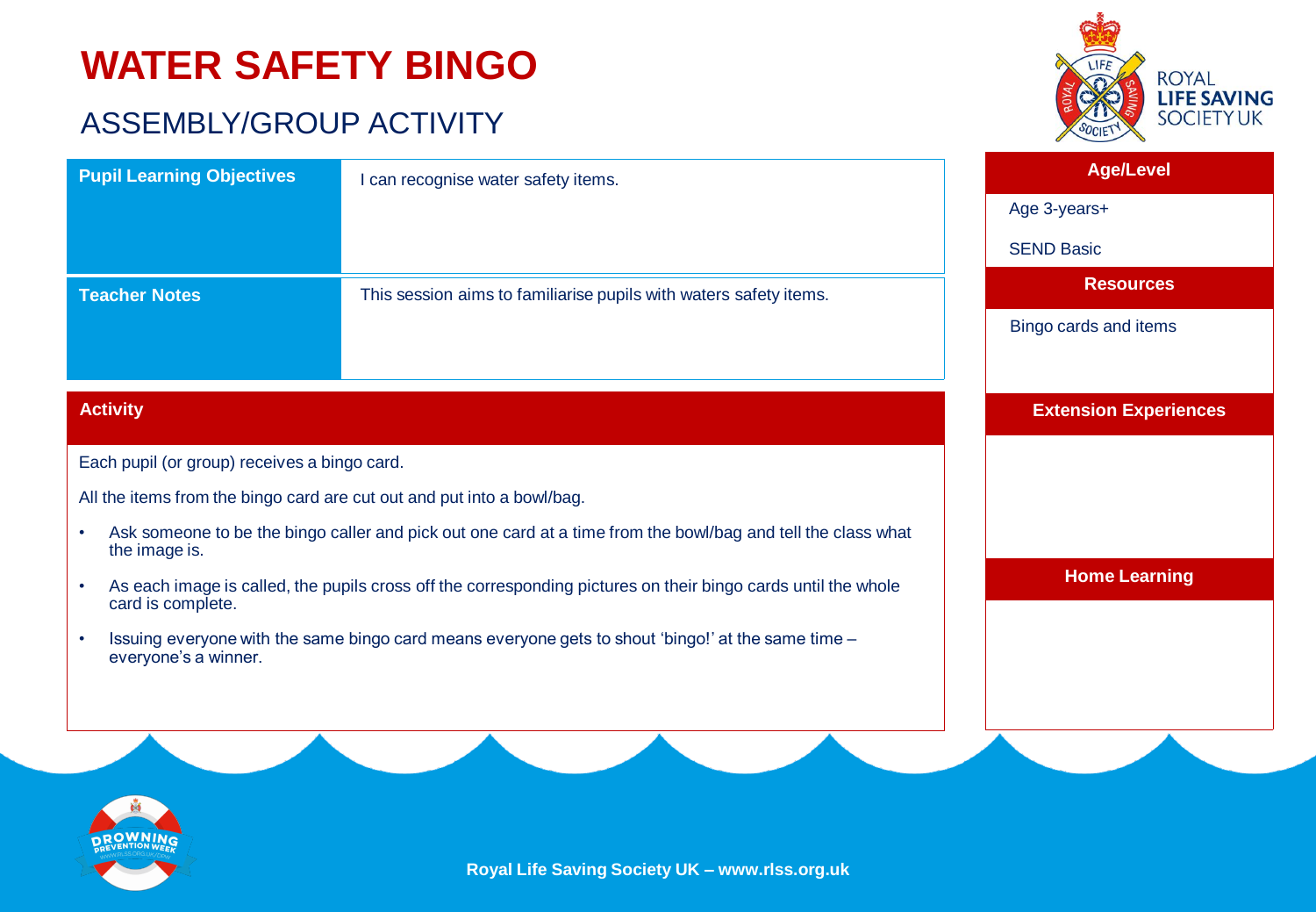## **WHO TO ASK**

### ASSEMBLY/GROUP ACTIVITY

![](_page_9_Picture_2.jpeg)

| <b>Pupil Learning Objectives</b> | will know who to ask for advice in difference environments.                                                             |                                |
|----------------------------------|-------------------------------------------------------------------------------------------------------------------------|--------------------------------|
|                                  | I know and can demonstrate how to keep myself and others safe and how to<br>respond in a range of emergency situations. | AGE 3-years+                   |
|                                  |                                                                                                                         | <b>SEND - Basic</b>            |
| <b>Teacher Notes</b>             | This session will introduce the different options pupils have for advice in                                             | <b>Resources</b>               |
|                                  | different environments.                                                                                                 | Optional: outfits for dress up |

### **Activity**

**Assembly action**: Talk in general about going to new places. Ask what new places the pupils have been or are about to go, for example, are they going on holiday? Will they be going to a beach or a new pool? Maybe they are going to a new shopping centre.

Ask them where they can get information about a new place? Suggestions should be: parents, friends, signs, books and the internet.

Who else could be asked? (These are examples)

- If you are at the beach?
- If you are at a shopping centre?
- If you are at a zoo?
- If you are at the park?
- If you are in the high street?

**Notes:** This works well if pupils dress up as different people who can be asked for advice. Remind the pupils about stranger danger and keeping themselves as safe as possible.

**Extension Experiences**

#### **Home Learning**

Encourage pupils to talk with parents and any siblings about who they can ask for advice in and emergency.

![](_page_9_Picture_17.jpeg)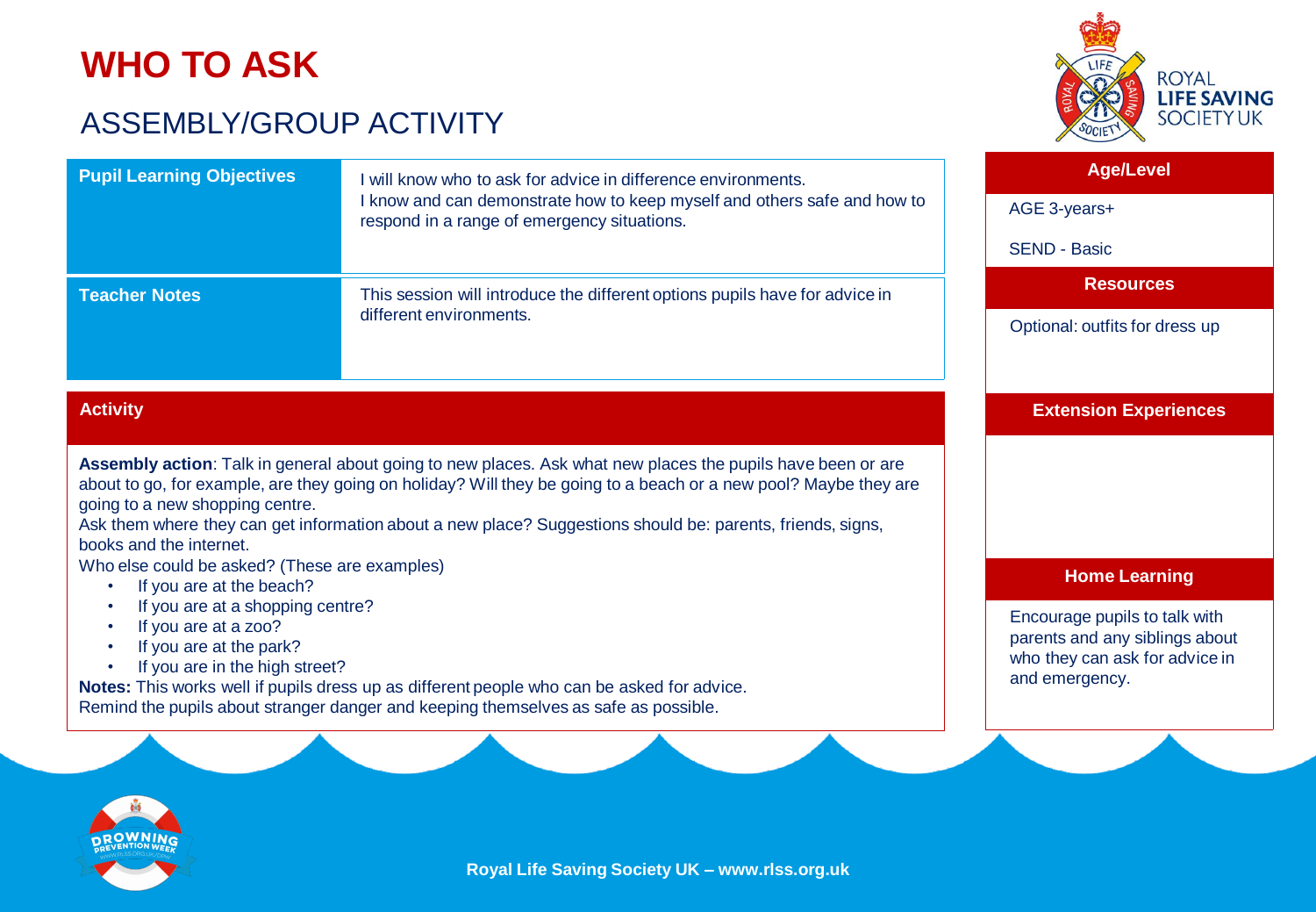## **STORY TIME**

### **LITERACY**

![](_page_10_Picture_2.jpeg)

| <b>Pupil Learning Objectives</b>                                                                                                                                                                                                                 | understand the practical applications of water safety and can use these in a<br>fictional story.<br>can draft and rewrite work, that creates settings, characters and plots that<br>interest the reader.<br>Ext: I can read my work out with confidence and make it sound interesting. |  |
|--------------------------------------------------------------------------------------------------------------------------------------------------------------------------------------------------------------------------------------------------|----------------------------------------------------------------------------------------------------------------------------------------------------------------------------------------------------------------------------------------------------------------------------------------|--|
| <b>Teacher Notes</b><br>Pupils will need to know and understand the Water Safety Code, as well as<br>be able to spot dangers.<br>This session should help pupils to put danger spotting and water safety<br>knowledge into real life situations. |                                                                                                                                                                                                                                                                                        |  |

### **Activity**

Following a discussion about water safety using some of the other resources, pupils are encouraged to think of a story that incorporates some of the dangers highlighted and/or messages they have learned.

Distribute the DPW cartoon characters sheet.

Using the cartoon characters ask pupils to write a short story about the characters, introducing new characters or themselves into the story if they wish. This story should include water safety messages.

**Age/Level**

SEN – Advanced

Age 6+

### **Resources**

DPW character list

### **Extension Experiences**

Work in groups or pairs to read each others stories and discuss how the characters dealt with water safety.

#### **Home Learning**

Encourage pupils to read their story to their parents and siblings.

![](_page_10_Picture_16.jpeg)

**Royal Life Saving Society UK – www.rlss.org.uk**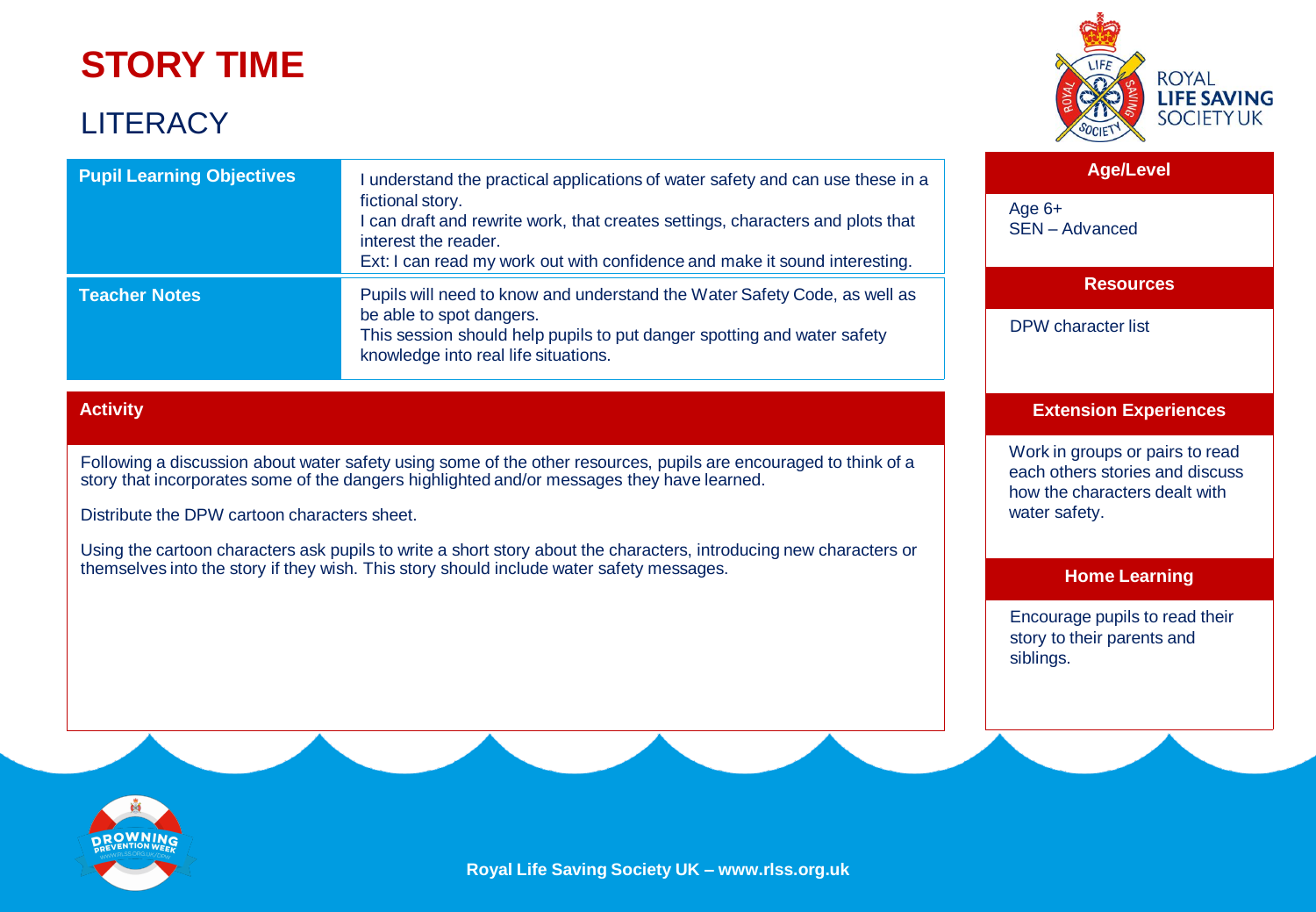# **ACROSTIC POEM**

### **LITERACY**

![](_page_11_Picture_2.jpeg)

#### **Age/Level**

Age 7=years+ SEN – Advanced

### **Resources**

Poem example Suggested words and phases

### **Extension Experiences**

Read the poem out. Link to art: Present the poem in poster form with accompanying imagery

#### **Home Learning**

Encourage pupils to read/display their poem to their parents and siblings.

| <b>Pupil Learning Objectives</b> | Having explored the elements which writers use in different genres, I can<br>use what I learn to create my own poem.<br>Ext: I can read my work out with confidence and make it sound interesting. |  |
|----------------------------------|----------------------------------------------------------------------------------------------------------------------------------------------------------------------------------------------------|--|
| <b>Teacher Notes</b>             | This session should aim to develop the understanding of water safety.                                                                                                                              |  |

### **Activity**

- Pupils choose water safety phrases and create an acrostic poem about what the dangers are, and how to stay safe.
- An acrostic poem looks at a key word and then asks you to write a line about that word. Each line you start should begin with a letter from that word.
	- Write your word down vertically.
	- Brainstorm words or phrases that describe your idea.
	- Place your brainstormed words or phrases on the lines that begin with the same letters.
	- Fill in the rest of the lines to create a poem.

### **Suggested Words**

Hazards, Safety, Dangers, Locks, Swimming, Canal, River, Streams, Fishing, Awareness, Boats, Waterfall, Cold Water, Pond, Washing Machine, Pond

![](_page_11_Picture_21.jpeg)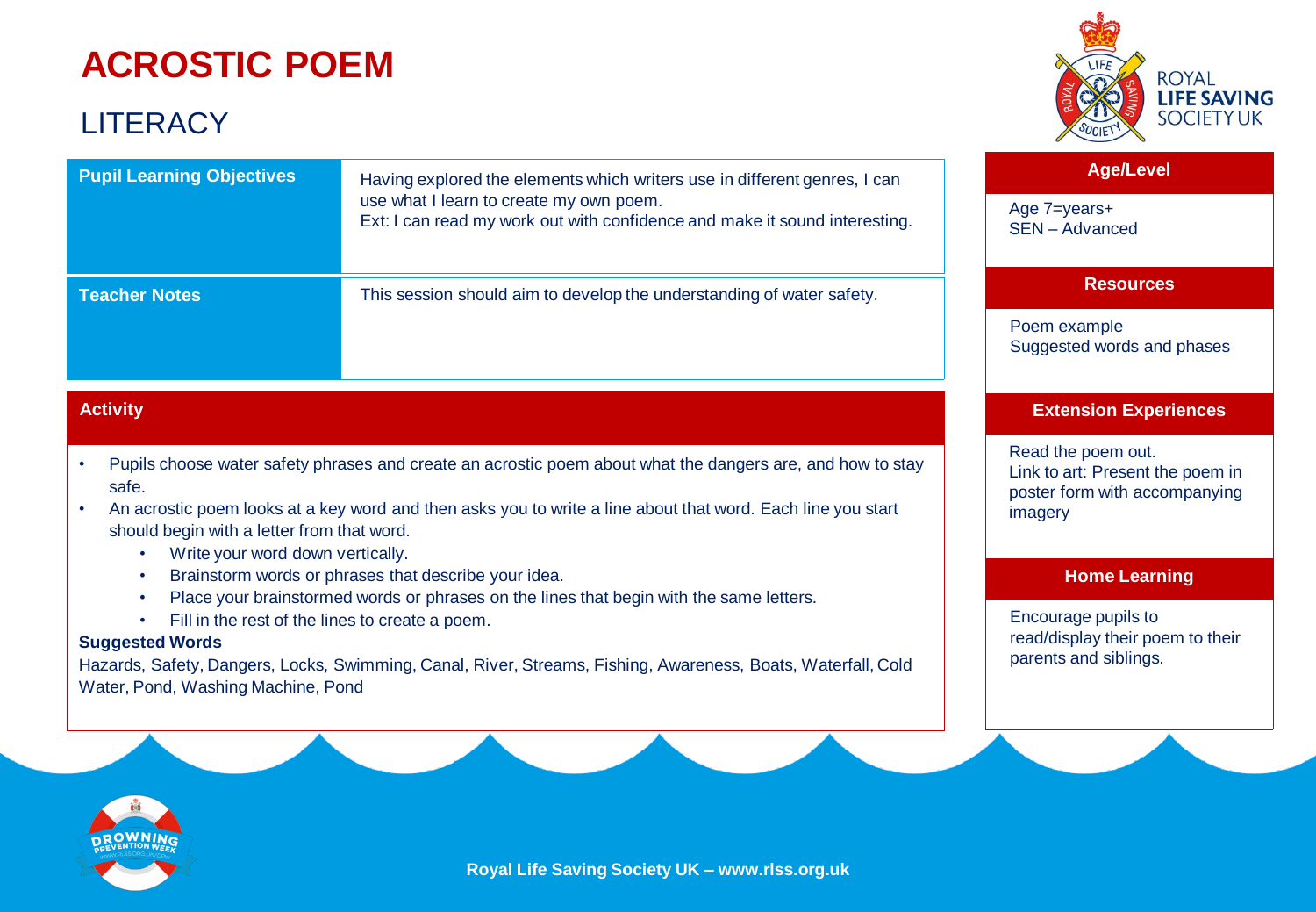# **ACROSTIC POEM (EXAMPLE)**

![](_page_12_Picture_1.jpeg)

Henry was a naughty lad and every rule he'd break And all his friends would say to him a change you need to make. **Zella caught him messing around the local lake** And told him he was silly and to learn for goodness sake. Read the Water Safety Code, be wise she told him straight, Don't end up in water deep, a sad and silly fate. Stop and think, be water smart, before you learn too late.

![](_page_12_Picture_3.jpeg)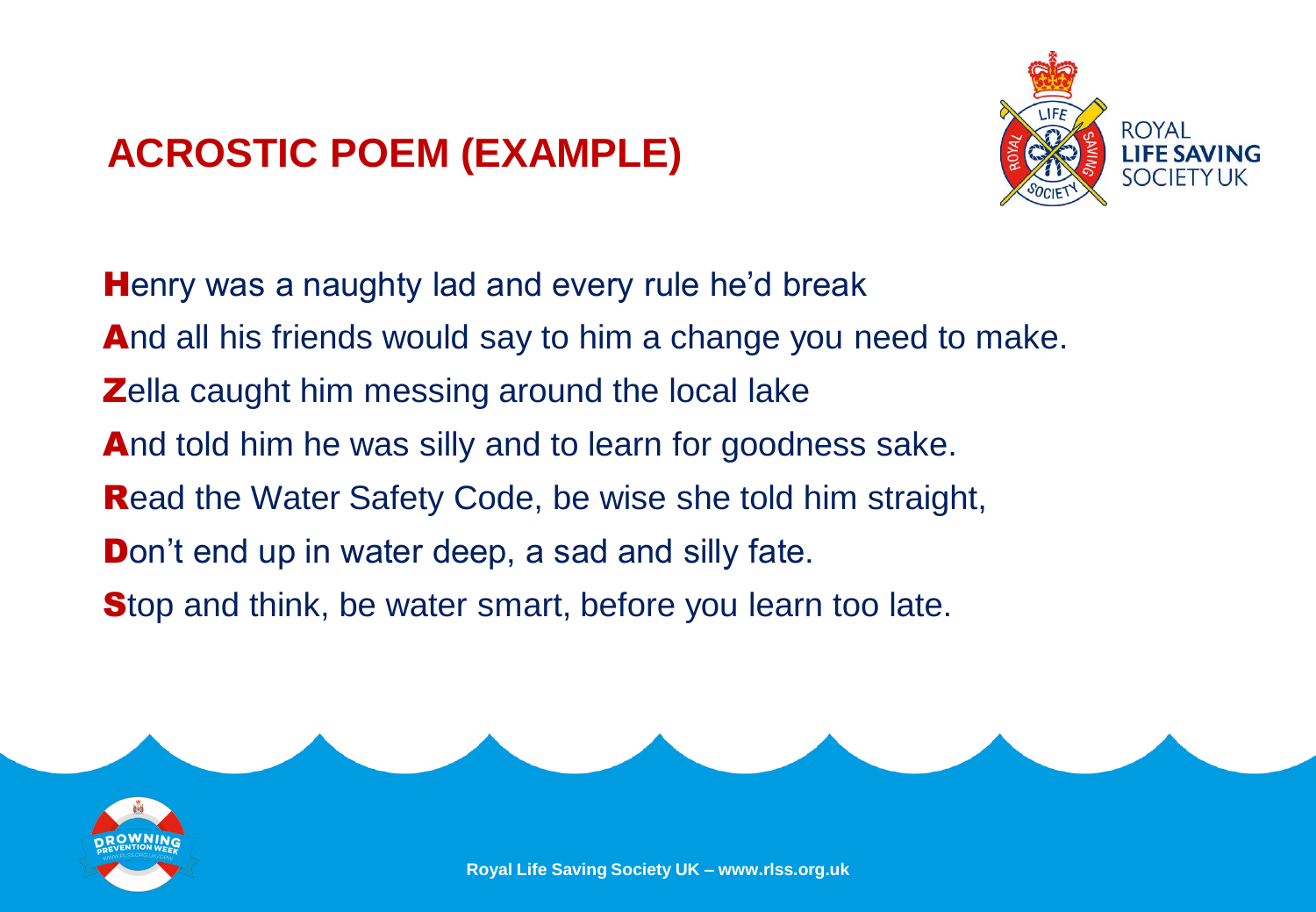# **MAKE AN ADVERT**

### **LITERACY**

**Teacher Notes**

**Pupil Learning Objectives**

![](_page_13_Picture_2.jpeg)

| <b>Age/Level</b> |  |
|------------------|--|
|------------------|--|

Age 6-years+ SEN – Advanced

#### **Resources**

Pen Paper Audio/visual aids ICT equipment

**Extension Experiences**

Groups perform their adverts during assembly The adverts can be filmed and shared around the school

#### **Home Learning**

Encourage pupils to talk with parents and any siblings about the Water Safety Code so they can understand the importance of staying safe around the water.

![](_page_13_Picture_11.jpeg)

I am developing my understanding of water safety, assessing and manage

This session should aim to help pupils demonstrate their understanding of water safety, risk assessment and how to respond in an emergency

I can convey information, describe events to persuade my audience. I am learning to use language and style in a way which engages and/or

### **Activity**

Following a brief discussion about water safety, pupils are asked to write and perform an advert highlighting water safety

risk, to protect myself and others.

influences my audience.

situation.

- In groups, pupils create a concept for a TV or radio advert highlighting water safety at the beach, lakes, rivers, canals, around the home, or at the swimming pool
- Compose a written draft using strong verbs and precise and vivid language to convey meaning.
	- What is the key message?
	- What will make this advert memorable?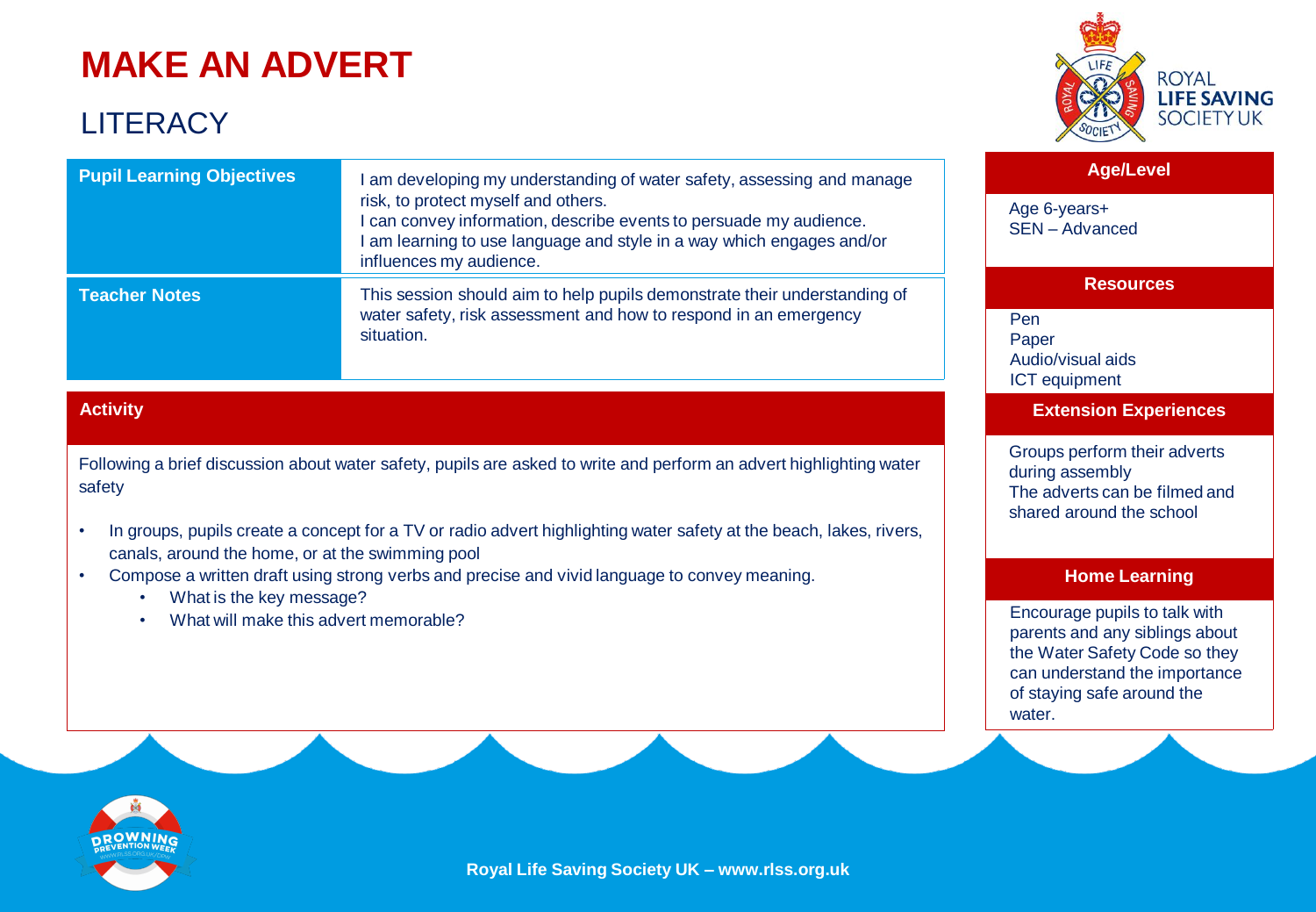# **MAKE AN ADVERT - EXTENSION**

### DRAMA/DIGITAL LITERACY

![](_page_14_Picture_2.jpeg)

| <b>Pupil Learning Objectives</b>                                                                                    | can convey information, describe events or processes, share my opinions         | Age/                                     |
|---------------------------------------------------------------------------------------------------------------------|---------------------------------------------------------------------------------|------------------------------------------|
|                                                                                                                     | or persuade my reader in different ways.<br>I can read / perform plays scripts. | Age 6-years+<br>SEN - Advance            |
| <b>Teacher Notes</b>                                                                                                | This session should aim to help pupils demonstrate their understanding of       | <b>Reso</b>                              |
|                                                                                                                     | water safety, risk assessment and how to respond in an emergency<br>situation.  | Audio/visual aid<br><b>ICT</b> equipment |
| <b>Activity</b>                                                                                                     |                                                                                 | <b>Extension E</b>                       |
| Following the production of a written draft of a TV or radio advert (highlighting water safety at the beach, lakes, |                                                                                 | Art and design:<br>hillhoard/poster      |

rivers, canals, around the home, or at the swimming pool) pupils are asked to produce their advert.

This can be performed and/or filmed and edited (depending on facilities available)

### Level

SEN – Advanced

#### **Resources**

Audio/visual aids

#### **Experiences**

produce a billboard/poster to support the advert.

### **Home Learning**

Encourage pupils to share their advert with parents and siblings.

![](_page_14_Picture_14.jpeg)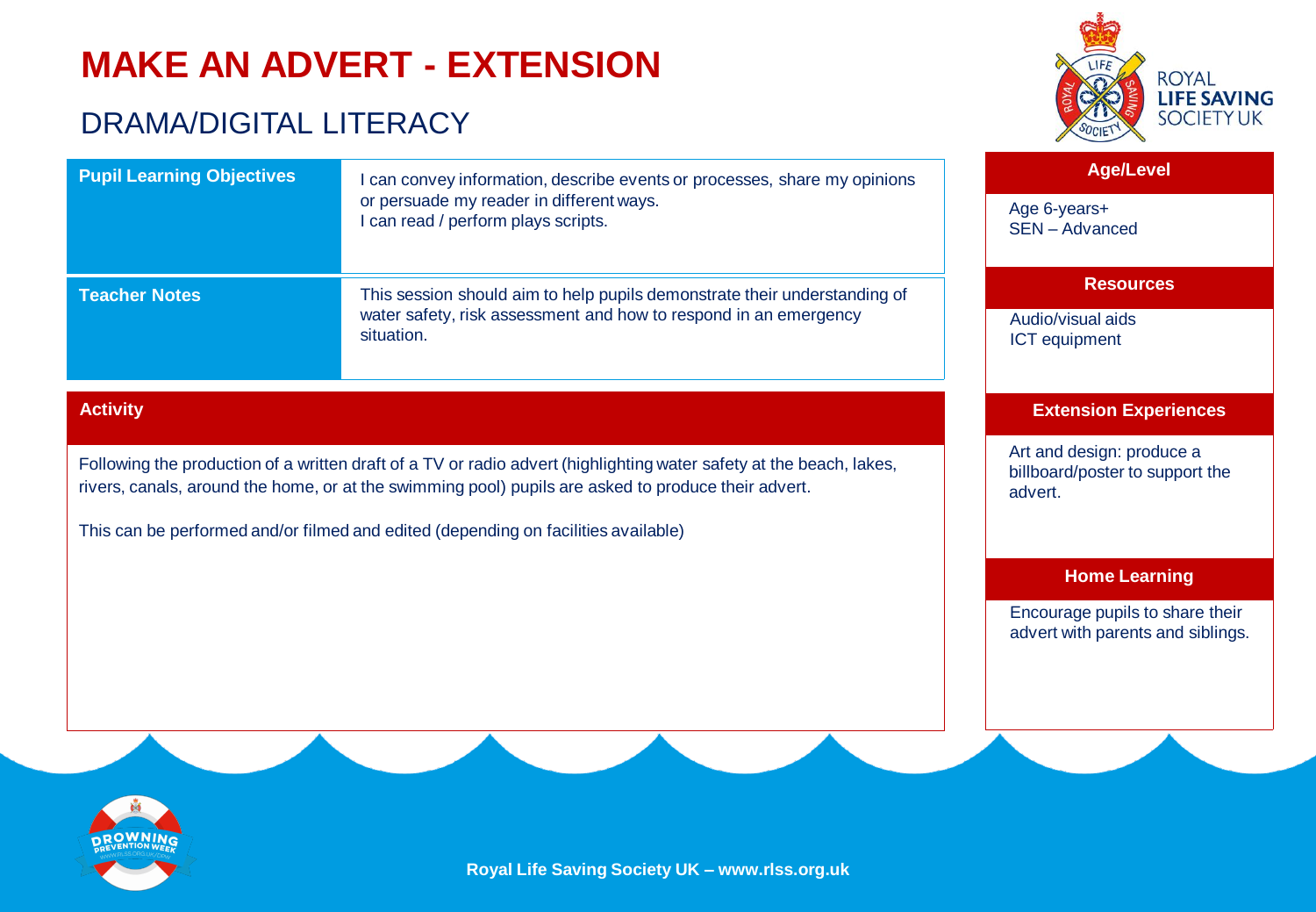# **WHERE DO PEOPLE DROWN?**

### PERSONAL, SOCIAL, HEALTH AND ECONOMIC (PSHE)

![](_page_15_Picture_2.jpeg)

| <b>Pupil Learning Objectives</b>                                                                                                                                          | I will understand the different bodies of water and determine which are the<br>most dangerous and why.<br>I can identify more or less than any given number.                                                               | <b>Age/Level</b><br><b>SEND - Basic</b><br>$AGE - 3$ -years+                                                                                                                      |
|---------------------------------------------------------------------------------------------------------------------------------------------------------------------------|----------------------------------------------------------------------------------------------------------------------------------------------------------------------------------------------------------------------------|-----------------------------------------------------------------------------------------------------------------------------------------------------------------------------------|
| <b>Teacher Notes</b>                                                                                                                                                      | The session should aim to help pupils understand risks and be aware of<br>water environment.                                                                                                                               | <b>Resources</b><br>Where do people drown? PDF                                                                                                                                    |
| <b>Activity</b>                                                                                                                                                           |                                                                                                                                                                                                                            | <b>Extension Experiences</b>                                                                                                                                                      |
| Print or display the 'Where do people drown' cards<br>$\bullet$<br>$\bullet$<br>the lowest number.<br>$\bullet$<br>dangerous than others. Talk about who keeps them safe. | Pupils work in groups or independently to determine, where the highest number of people drowned, through to<br>Ask pupils if they are surprised with any of the results. Ask pupils why they think certain bodies are more | <b>Home Learning</b>                                                                                                                                                              |
| *Statistics taken from 2018 WAID Database report.                                                                                                                         |                                                                                                                                                                                                                            | Ask pupils if they are surprised<br>with any of the results. Ask<br>pupils why they think certain<br>bodies are more dangerous<br>than others. Talk about who<br>keeps them safe. |

![](_page_15_Picture_4.jpeg)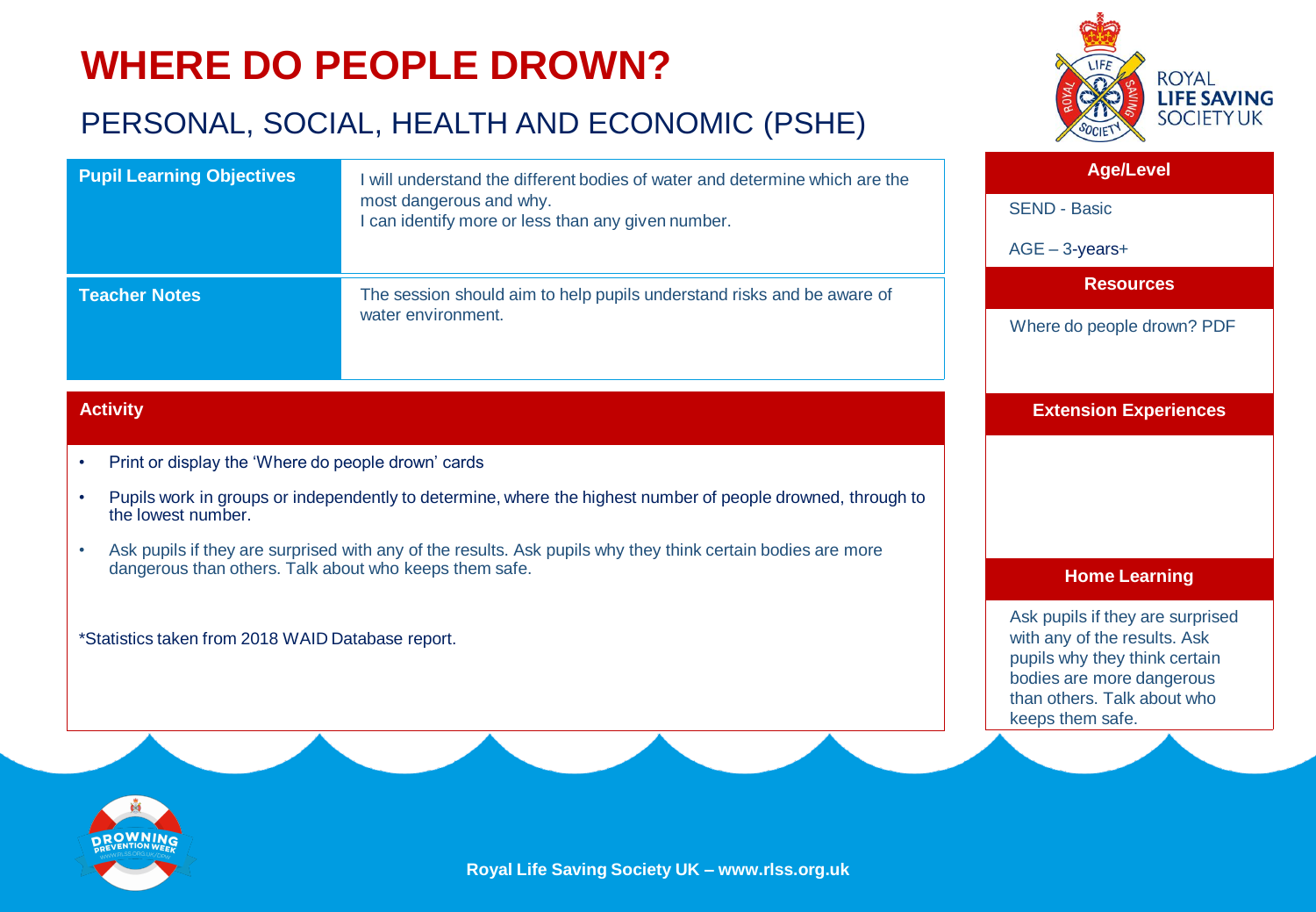## **STORY CARDS**

### PERSONAL, SOCIAL, HEALTH AND ECONOMIC (PSHE)

![](_page_16_Picture_2.jpeg)

| <b>Pupil Learning Objectives</b> | am developing my understanding of water safety, assessing and manage<br>risk, to protect myself and others.<br>understand how to deal with emergency situations.<br>can understand what I have read, checking that it makes sense by talking<br>to others about it. |
|----------------------------------|---------------------------------------------------------------------------------------------------------------------------------------------------------------------------------------------------------------------------------------------------------------------|
| <b>Teacher Notes</b>             | The session should aim to help pupils understand risk and be aware of<br>water, include questions of how to stay safe around water and how to<br>respond in an emergency situation.                                                                                 |

### **Activity**

Split the class into pairs or groups and give each group a card.

Groups get 10-15 minutes to discuss the scenario and how they might react.

Ask them to discuss a range of reactions and discuss which would be more appropriate.

After the allotted time, each group to present back to the rest of the class, explaining the different options presented to them in the cards, and why they chose their final option.

### **Age/Level**

Age 6-years+ SEN – Advanced

### **Resources**

Story cards

### **Extension Experiences**

Ask the pupils to write their own stories.

#### **Home Learning**

Encourage pupils to talk with parents and any siblings about the stories and the possible reactions.

![](_page_16_Picture_17.jpeg)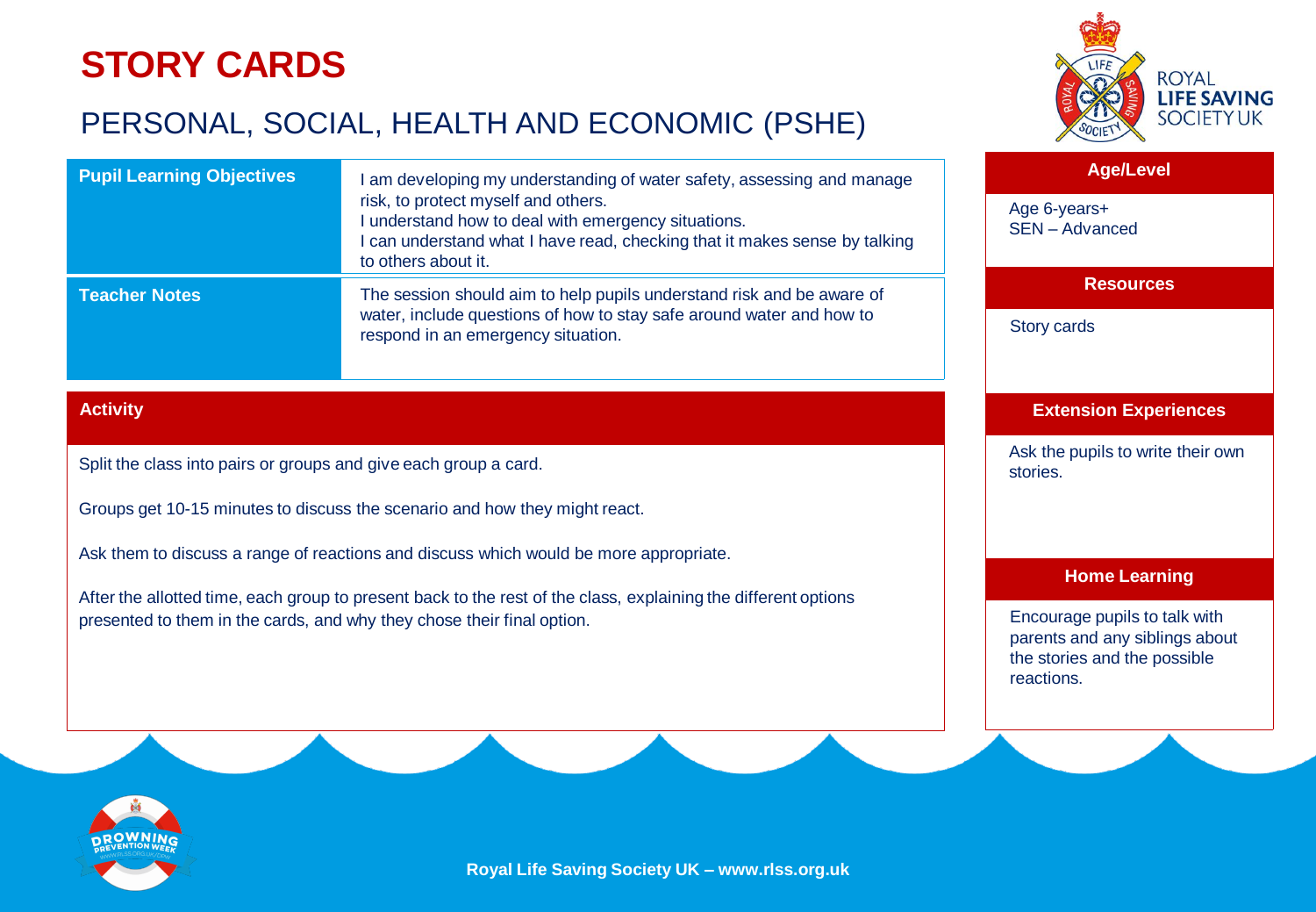# **SAFE OR UNSAFE**

### PERSONAL, SOCIAL, HEALTH & ECONOMIC (PSHE)

![](_page_17_Picture_2.jpeg)

| <b>Pupil Learning Objectives</b>                                                             | I will understand how to be safe near water and things they could do to            | <b>Age/Level</b>                                                                                                                                                          |
|----------------------------------------------------------------------------------------------|------------------------------------------------------------------------------------|---------------------------------------------------------------------------------------------------------------------------------------------------------------------------|
|                                                                                              | improve safety                                                                     | <b>SEND - Basic</b>                                                                                                                                                       |
|                                                                                              |                                                                                    | $AGE - 3$ -years+                                                                                                                                                         |
| <b>Teacher Notes</b>                                                                         | This session should aim to help pupils identify safe and unsafe situations.        | <b>Resources</b>                                                                                                                                                          |
|                                                                                              |                                                                                    | Safe or Unsafe PDF                                                                                                                                                        |
|                                                                                              |                                                                                    |                                                                                                                                                                           |
| <b>Activity</b>                                                                              |                                                                                    | <b>Extension Experiences</b>                                                                                                                                              |
| Print off or display the safe or unsafe scenarios<br>Discuss how the characters can be safer | Hold up each scene and ask pupils to shout out whether the scene is safe or unsafe | Discuss with pupils how the<br>pupils themselves can keep<br>safe around water                                                                                            |
| Option extra - Each slide has a picture of a ball, see if they can spot it                   |                                                                                    | <b>Home Learning</b>                                                                                                                                                      |
|                                                                                              |                                                                                    | Encourage pupils to talk with<br>parents and any siblings about<br>the Water Safety Code so they<br>can understand the importance<br>of staying safe around the<br>water. |

![](_page_17_Picture_4.jpeg)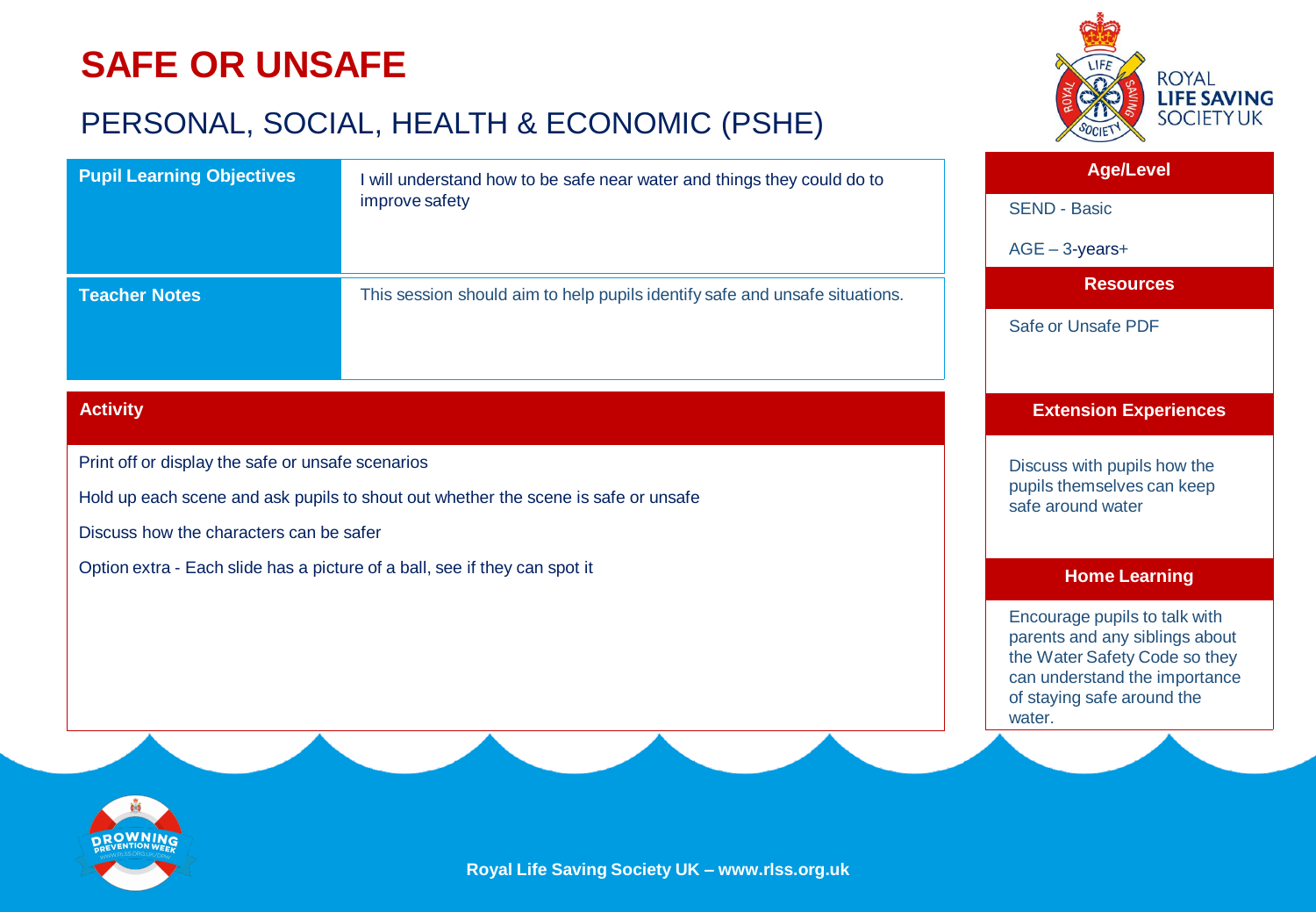# **WARM SUMMER'S DAY**

**Pupil Learning Objectives**

### PERSONAL, SOCIAL, HEALTH AND ECONOMIC (PSHE)

![](_page_18_Picture_2.jpeg)

#### **Age/Level**

Age 7-years+ SEN – Advanced

**Resources**

Warm summer's day story

### **Extension Experiences**

Write a diary entry from the point of view of one of the boys, or write a newspaper report about the incident including interviews the boys about their experiences.

#### **Home Learning**

Encourage pupils to talk with parents and any siblings about the story and the possible reactions.

|                      | risk, to protect myself and others.<br>I understand how to deal with emergency situations.<br>I will start to develop decision making, dealing with peer pressure, and<br>managing personal safety. |  |
|----------------------|-----------------------------------------------------------------------------------------------------------------------------------------------------------------------------------------------------|--|
| <b>Teacher Notes</b> | The session should aim to help pupils understand risk and be aware of<br>water, include questions of how to stay safe around water and how to<br>respond in an emergency situation.                 |  |
| <b>Activity</b>      |                                                                                                                                                                                                     |  |

I am developing my understanding of water safety, assessing and manage

• Read the story to the pupils, using the questions and activities that are provided throughout the story to explore and develop the pupils' understanding of how the story is unfolding.

Display the Water Safety Code poster. Discuss with the pupils:

- What they should have done if they had wanted to go swimming? (Ask a parent/adult to take them somewhere safe to swim such as the swimming pool and always ensure the area is supervised by a lifeguard)
- What are the dangers of swimming in open water, such as in a river? (The water is very cold so even a strong swimmer will struggle to swim. The water is always moving and if entering the water you may travel with it and not be able to climb out)
- What steps the boys should take in the story now they realise their friend is in danger? (Get help by calling 999 or getting an adult. DO NOT go into the water and put themselves in danger)
- What action should they ask their friend to take while emergency help arrives? (they should ask him to float on his back, like a starfish, with arms and legs extended and looking up at the sky. This keeps is airway clear of the water and allows him to breathe easier)

![](_page_18_Picture_18.jpeg)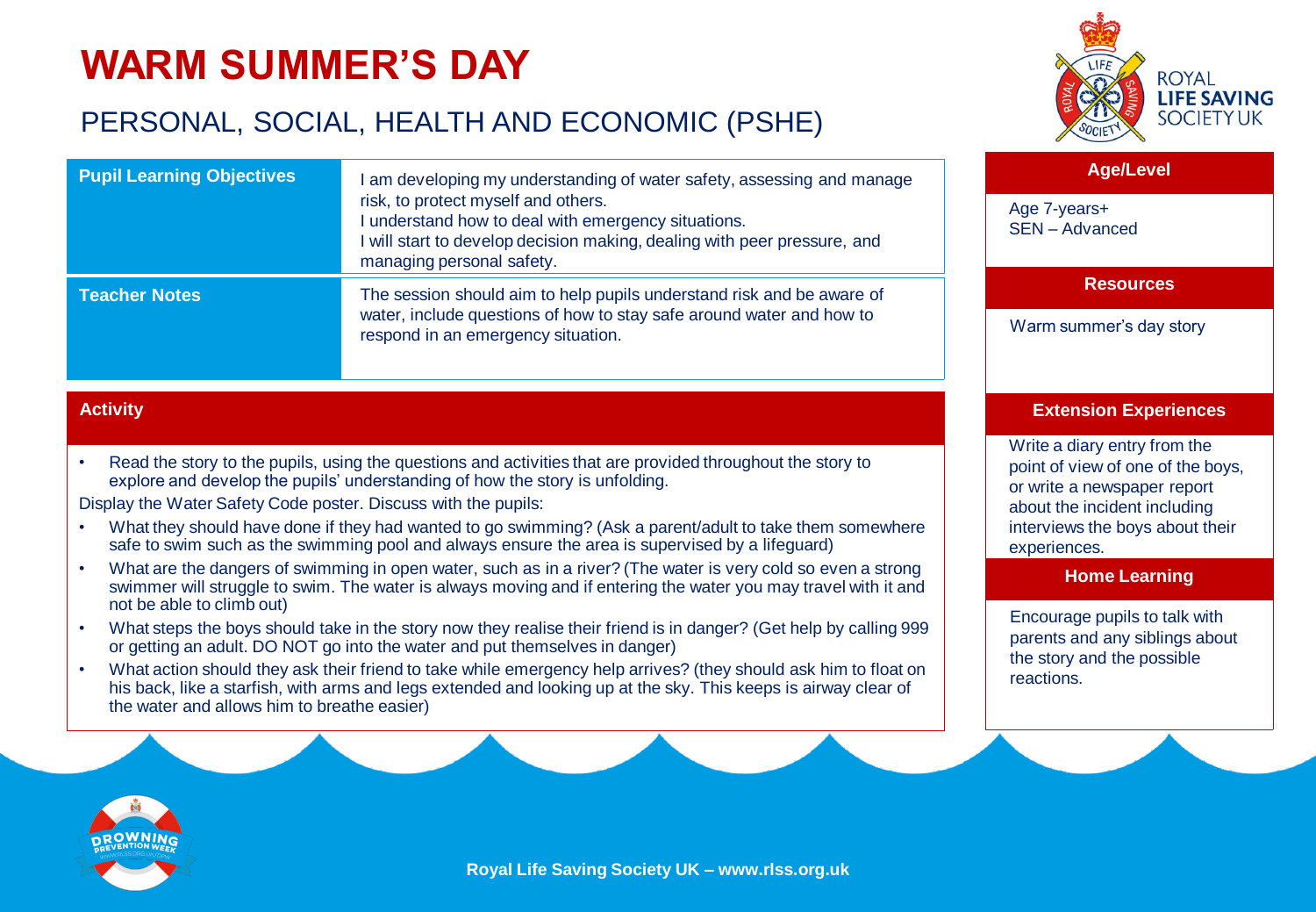# **A WARM SUMMER'S DAY (PT1)**

![](_page_19_Picture_1.jpeg)

It was a warm sunny day during the school summer holidays. Raj, Sophie and James were looking for something fun to do for the day and they decided that a big bike ride, would be great fun on such a nice day. After cycling what felt like miles under the hot sunshine, the group decided they needed to take a break somewhere they could cool off and have a drink. They leaned their bikes up against a big tree by the river and sat under the tree for shade, whilst they got their drinks out of their rucksacks. After having a big gulp from his bottle Raj said: "I've got a great idea, let's go for a swim in the river".

#### **Question: Why did the group want to go into the water?**

The water looked calm and still but Sophie said: "My mum has always told me that it's dangerous to swim in water with no lifeguards." The others laughed! "Don't tell me you're scared?" they said, "No! I'm not scared, I was just saying!" replied Sophie quickly. She felt a bit silly for saying it now Raj and James were laughing at her. "It's fine, look how calm the water is" said Raj. "I bet people swim in here all the time and we're all good swimmers, Come on…let's get in!" and he jumped into the river. Not wanting to be left out, the other two quickly followed.

#### **Question: Why did they think it was ok to go into the water?**

When they first got into the water with a big splash, the cold water took their breath away but after a little while, they started to forget how cold it was as they were having so much fun splashing each other, laughing and joking. Suddenly Raj and Sophie noticed that James was nowhere in sight. Thinking that he was messing around they called his name. "James! James! Very funny!" they shouted, "Stop messing around!" A few minutes passed and there was still no sight of their friend. Now they started to worry, as they couldn't work out where James could have gone. They climbed up the bank and out of the river to see if they could see him. In the distance they caught a glimpse of what they thought could have been James, further down the river.

#### **Question: How do you think Sophie and Raj felt at this point?**

Sudden panic and fear ran through Raj and Sophie's bodies. They ran as fast as they could along the riverbank to where they thought they had spotted their friend but by the time they got there, he was nowhere to be seen. In a panic Sophie shouted to Raj "What are we going to do?"

![](_page_19_Picture_9.jpeg)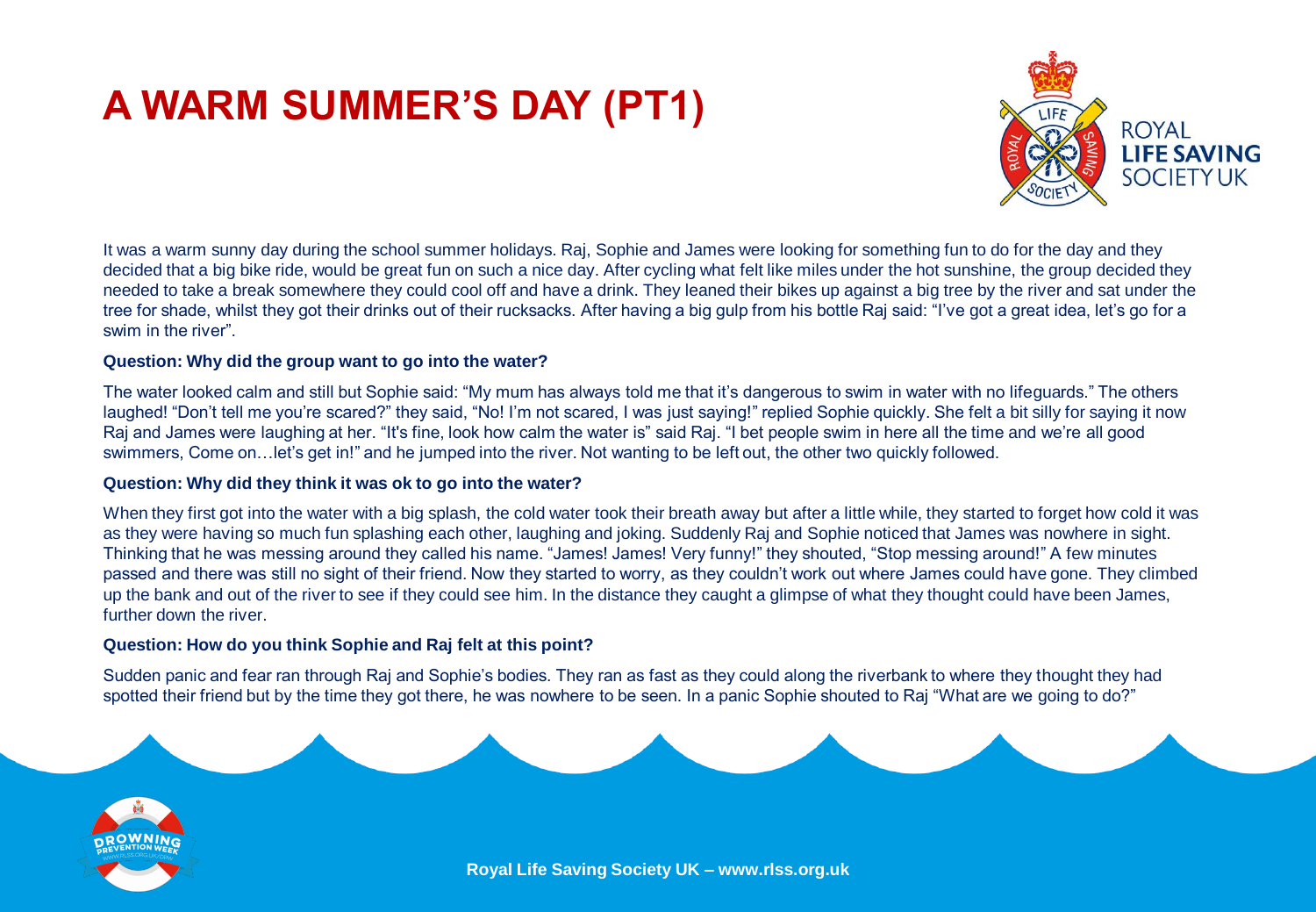# **A WARM SUMMER'S DAY (PT2)**

![](_page_20_Picture_1.jpeg)

Show the pupils the Water Safety Code poster. Discuss with the pupils:

• What they should have done if they had wanted to go swimming? (Ask a parent/adult to take them somewhere safe to swim such as the swimming pool)

• What steps should they take in the story now they realise their friend is in danger? (Get help by calling 999 or getting an adult. DO NOT go into the water and put themselves in danger)

"We'll have to get in…he may be under the water!" Raj said to Sophie. So the two got back into the river but this time it wasn't just cold, there was a current pushing against them too. They struggled to stay on their feet, catching their legs on weeds and old bottles someone had thrown into the river, their arms scraped against sharp branches, leaving cuts and scratches all over them.

"We have to get out!" shouted Sophie to Raj. After struggling back up the riverbank they made it to dry land. Sophie ran to her rucksack where she had a mobile phone, and she immediately called James' dad. "He's lost, we got into the river for a swim and now he's gone" she cried. "Where are you?" asked James' dad. "I'm not sure…somewhere along the river" Sophie replied. "I'll be straight there, keep looking for him" he said.

As soon as the call with Sophie was finished, James' dad called 999 straight away. The emergency services arrived at the river even before James' dad could get there and they started searching for James. Eventually James was found further down the river where the current had carried him to. Luckily, he had managed to climb out where the water became shallow, but he was too cold and tired to get back to where they had gone in. The emergency services gave James some first aid and then they took him to the hospital.

After one night in hospital James was allowed home. He realised how lucky he was that he managed to get out of the water when he did, and what a bad idea going into the river for a swim, was in the first place. Unlike the swimming pool and at the beach, there were no lifeguards or adults there to help him when he needed it most.

A couple of weeks later, the weather was still hot and the group wanted to go for another swim. This time they went to the swimming pool, and although James was a bit scared at first, remembering what happened in the river, he knew that the lifeguards were watching him and keeping him safe. They all had a great time.

![](_page_20_Picture_10.jpeg)

![](_page_20_Picture_11.jpeg)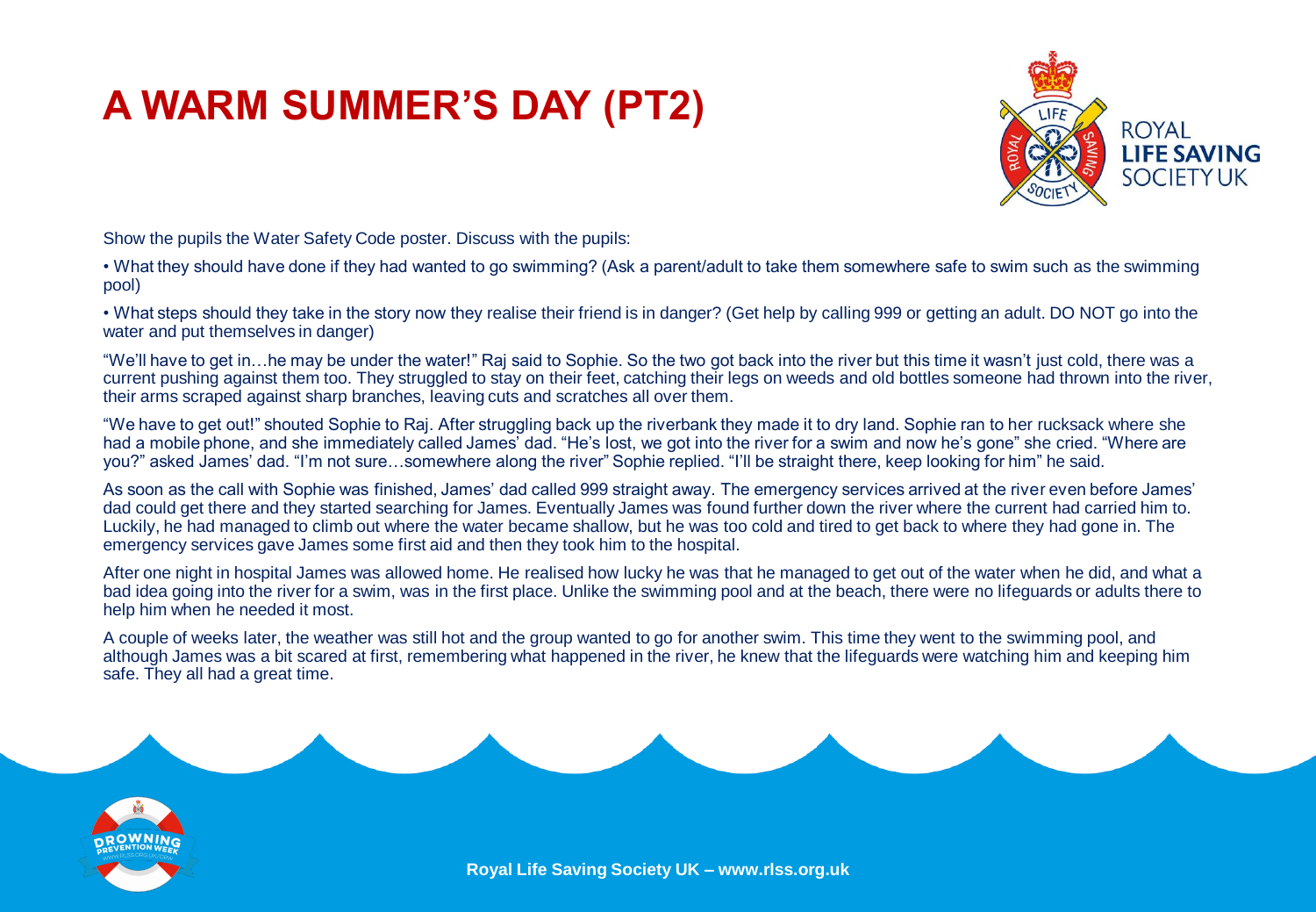# **WARM SUMMER'S DAY - EXTENSION**

### **LITERACY**

![](_page_21_Picture_2.jpeg)

| <b>Pupil Learning Objectives</b> | I am developing my understanding of water safety, assessing and manage<br>risk, to protect myself and others.<br>I can write pieces describing settings, characters and atmosphere, and<br>include speech that helps picture the character and their personality or<br>mood. |
|----------------------------------|------------------------------------------------------------------------------------------------------------------------------------------------------------------------------------------------------------------------------------------------------------------------------|
| <b>Teacher Notes</b>             | The session should aim to help pupils understand risk and be aware of<br>water, include questions of how to stay safe around water and how to<br>respond in an emergency situation.                                                                                          |

### **Activity**

Following the warm summer's day discussion.

Ask the pupils to produce a newspaper article about the incident including interviews the boys about their experiences.

### **Age/Level**

Age 7-years + SEN – Advanced

### **Resources**

Warm summer's day story

### **Extension Experiences**

Produce the newspaper page that contains the article

### **Home Learning**

Encourage pupils to share with parents and any siblings the news article.

![](_page_21_Picture_15.jpeg)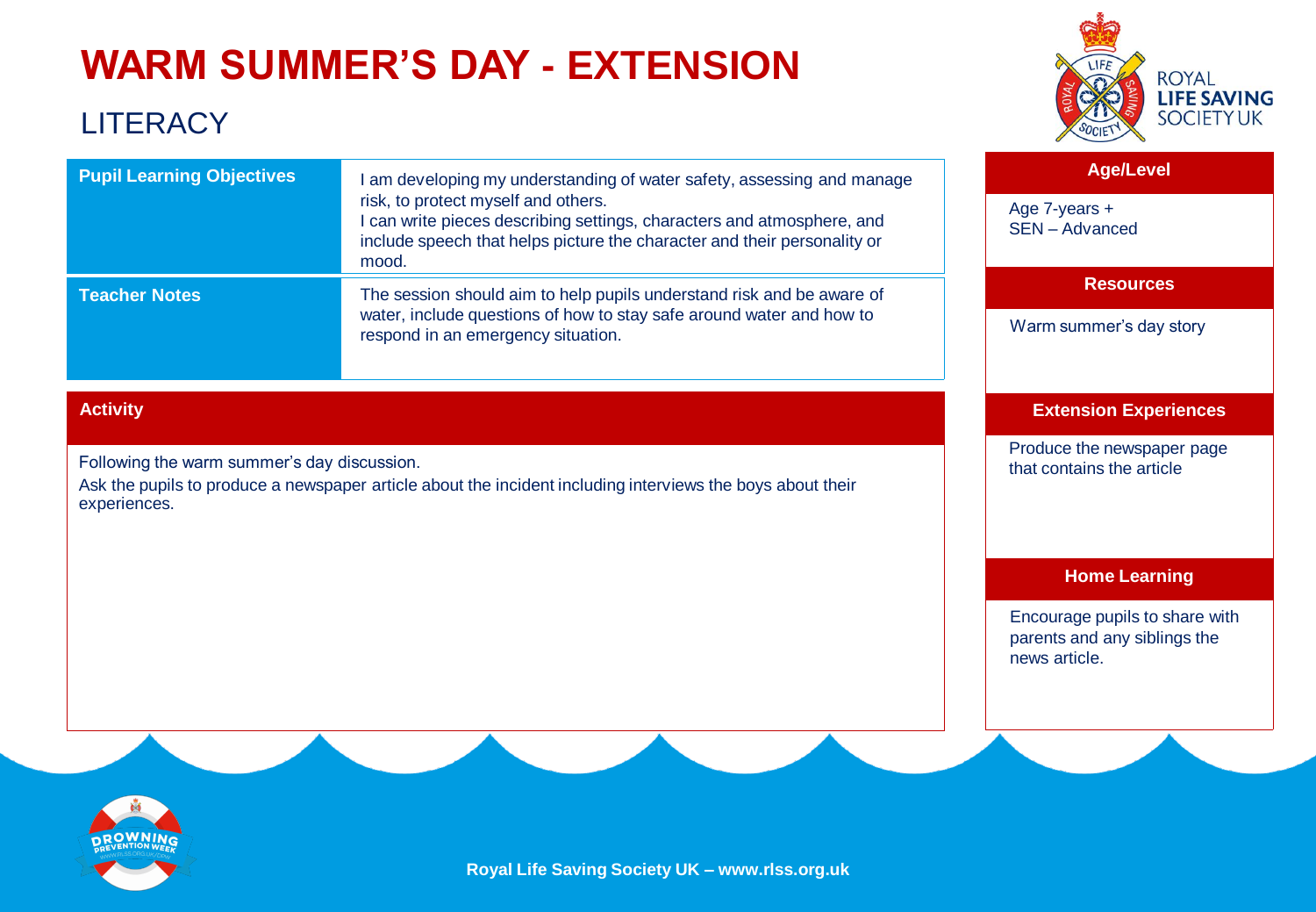## **BETWEEN THE FLAGS**

### PERSONAL, SOCIAL, HEALTH AND ECONOMIC (PSHE), CRAFT

![](_page_22_Picture_2.jpeg)

### **Activity**

Following a discussion of water safety at the beach, pupils are given/shown a picture of an empty beach.

- Using the Water Safety Code and beach flags poster, pupils add flags and people, to show where they should be swimming
- Ask pupils to come up with a list of things you need for a safe day at the beach
- Pupils can then decorate their own beach scene, highlighting what they have learned about beach water safety

![](_page_22_Picture_8.jpeg)

### **Age/Level**

#### **Resources**

Blank beach scene Drawing/artwork resources Water safety posters Beach flags poster

**Extension Experiences**

Summer safety relay

### **Home Learning**

Encourage pupils to share with parents and any siblings where they should be swimming on a beach.

![](_page_22_Picture_16.jpeg)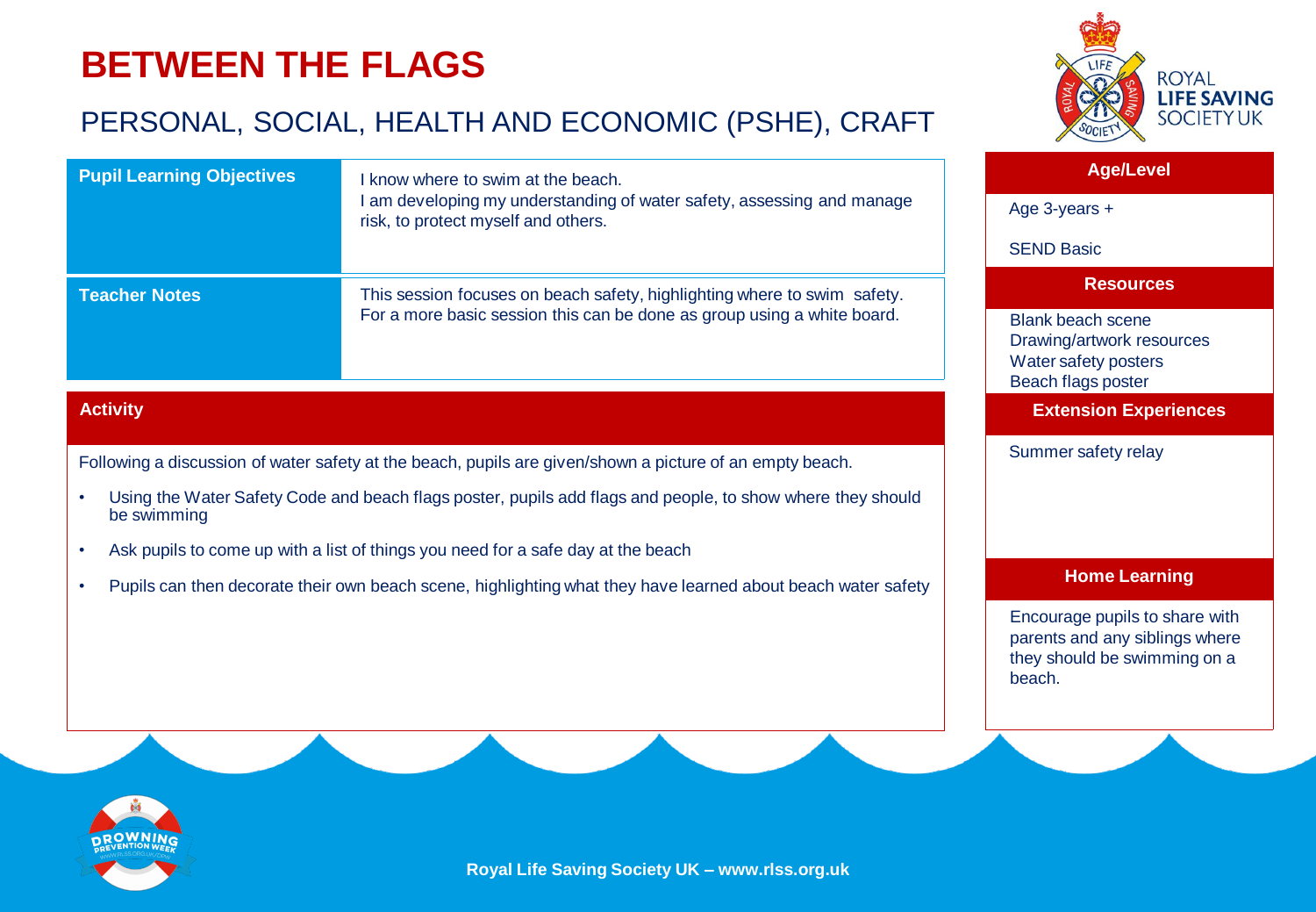# **WATER SAFETY MASTERPIECE**

### CRAFT, DESIGN, ENGINEERING AND GRAPHICS

![](_page_23_Picture_2.jpeg)

| <b>Pupil Learning Objectives</b> | am developing my understanding of water safety, assessing and manage<br>risk, to protect myself and others.<br>I can convey information to persuade my audience. | <b>Age/Level</b>                     |
|----------------------------------|------------------------------------------------------------------------------------------------------------------------------------------------------------------|--------------------------------------|
|                                  |                                                                                                                                                                  | Age 5-years $+$                      |
|                                  |                                                                                                                                                                  | <b>SEND Intermediate</b>             |
| <b>Teacher Notes</b>             | This session should help consolidate understanding of the water safety                                                                                           | <b>Resources</b>                     |
|                                  | code.                                                                                                                                                            | Art supplies<br>Digital technologies |

### **Activity**

- Pupils will use their art design and technology skills to create their own piece of art that depicts:
	- The Water Safety Code
	- Water environment with dangers highlighted
- Pupils then use the supplies to create a piece of art such as a drawing, painting, sculpture, collage, Lego structure, graphical image etc.
- This can also be done a group activity, with pupils working together (discussing water safety) to produce a single piece of artwork.

#### **Extension Experiences**

Items could be displayed in assembly to encourage further discussion on water safety. This activity could be turned into a whole school competition.

**Home Learning**

![](_page_23_Picture_13.jpeg)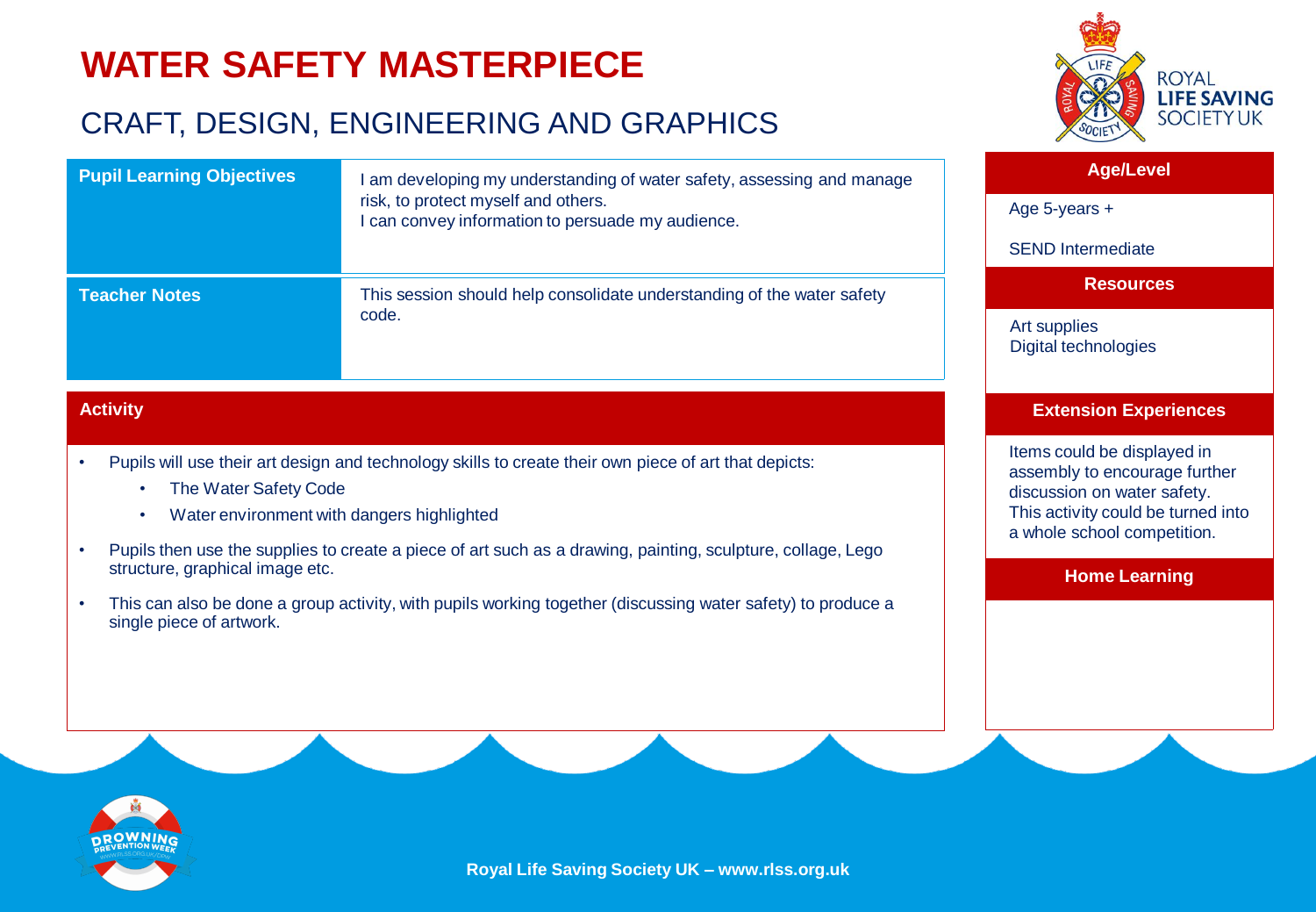# **CAN YOU SPOT THE DANGERS**

### DIGITAL LITERACY

![](_page_24_Picture_2.jpeg)

| <b>Pupil Learning Objectives</b> | I can explore and experiment with digital technologies and can use what I<br>learn to support and enhance my learning in different contexts.<br>I am learning to assess and manage risk, to protect myself and others, and<br>to reduce the potential for harm when possible. | <b>Age/Level</b>                |
|----------------------------------|-------------------------------------------------------------------------------------------------------------------------------------------------------------------------------------------------------------------------------------------------------------------------------|---------------------------------|
|                                  |                                                                                                                                                                                                                                                                               | Age 6-years $+$                 |
|                                  |                                                                                                                                                                                                                                                                               | SEND - Advanced                 |
| <b>Teacher Notes</b>             | This session should aim to help pupils to identify and manage risks around<br>water, while improving confidence in digital literacy.                                                                                                                                          | <b>Resources</b>                |
|                                  |                                                                                                                                                                                                                                                                               | 'Spot the dangers' presentation |
|                                  |                                                                                                                                                                                                                                                                               |                                 |

### **Activity**

Pupils use the interactive presentation to spot the hidden dangers in the swimming pool, home, beach and river water safety scenes provided

- Individually or in small groups, pupils should guide themselves through the presentation, only moving onto the next slide once they have found all of the dangers in each scene.
- Discuss the dangers with the pupils and ask them to think of ways that they can make sure they stay safe, in the different environments.

### **Extension Experiences**

Create their own presentation highlighting the Water Safety Code

**Home Learning**

![](_page_24_Picture_11.jpeg)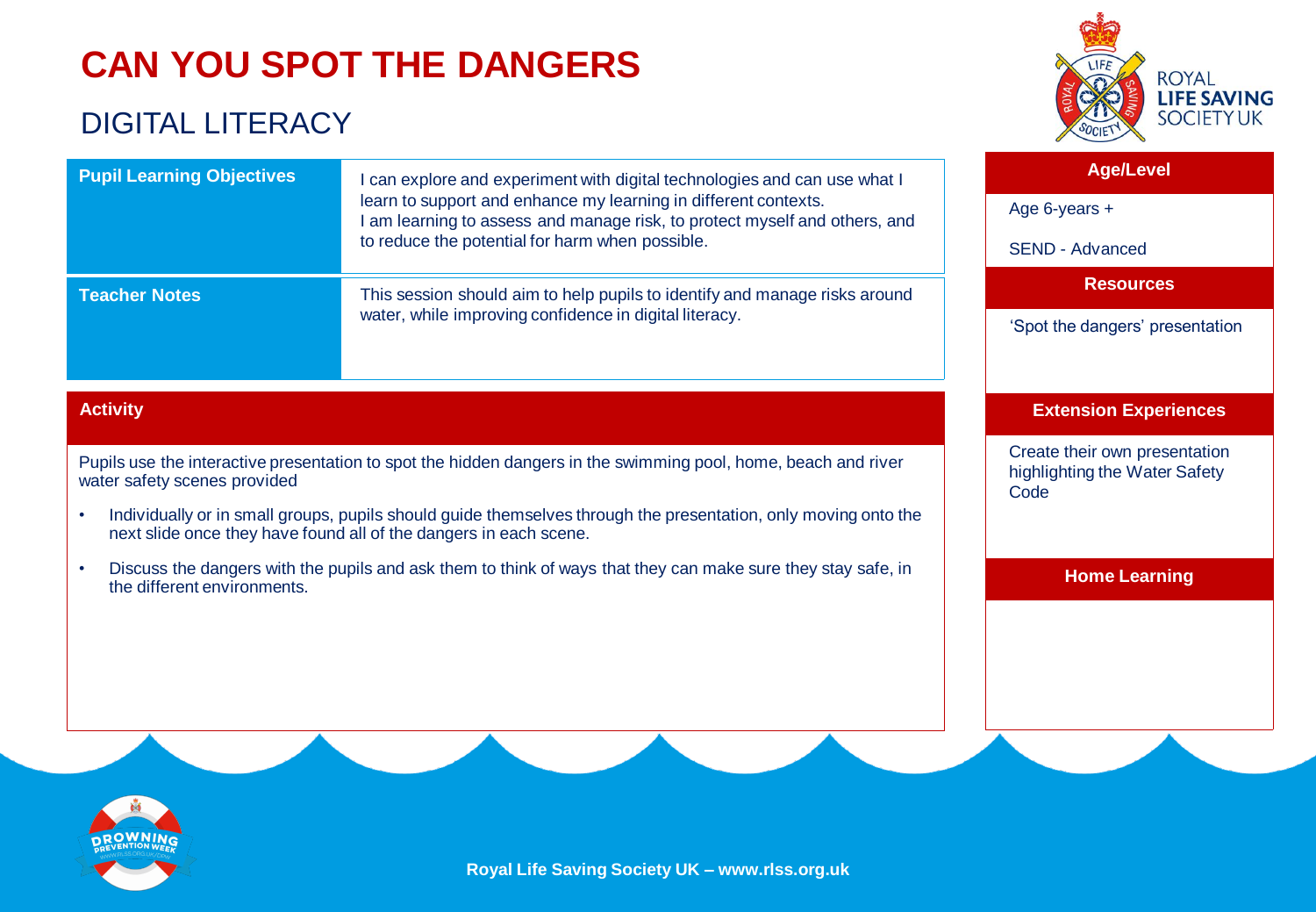# **PERSONAL/GROUP INVESTIGATION**

### DIGITAL LITERACY

![](_page_25_Picture_2.jpeg)

| <b>Pupil Learning Objectives</b> | can explore and experiment with digital technologies and can use what I<br>learn to support and enhance my learning in different contexts.<br>I can use digital technologies to search, access and retrieve information and<br>am aware that not all of this information will be credible. | <b>Age/Level</b><br>Age 6-years+ |
|----------------------------------|--------------------------------------------------------------------------------------------------------------------------------------------------------------------------------------------------------------------------------------------------------------------------------------------|----------------------------------|
|                                  |                                                                                                                                                                                                                                                                                            | <b>SEND - Advanced</b>           |
| <b>Teacher Notes</b>             | This session should aim to develop greater understanding about the water<br>environment and encourage personal investigation and fact checking.                                                                                                                                            | <b>Resources</b>                 |
|                                  |                                                                                                                                                                                                                                                                                            | Access to ICT or library         |
|                                  |                                                                                                                                                                                                                                                                                            |                                  |

### **Activity**

• Ask pupils (either as individuals or in groups) to use the internet and/or library to look up and find out about, one particular danger that can be found at a water site.

#### **Suggested topics:**

- Cold water shock: what is cold water shock? What happens to someone when they jump into cold water?
- Rip Currents: what are rip currents? Why are rip currents dangerous? How can you see where one is?
- Underwater debris and plant life: what kind of debris is often found in open water?
- Waves: what is a wave? How can waves be dangerous?

![](_page_25_Picture_11.jpeg)

Create a PowerPoint presentation based on their research.

**Home Learning**

![](_page_25_Picture_14.jpeg)